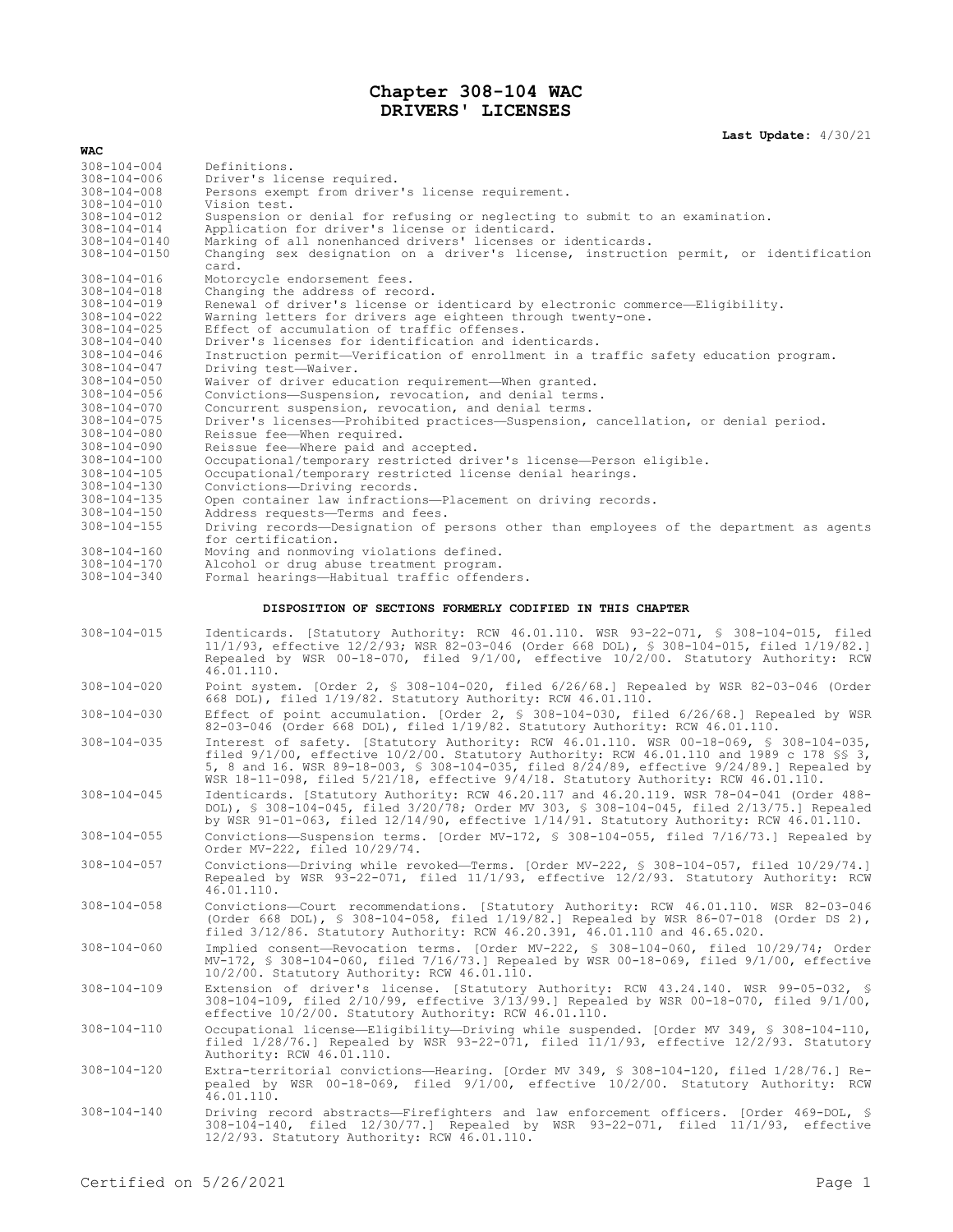- 308-104-145 Driving record abstracts—Release to insurance companies. [Statutory Authority: RCW 46.01.110. WSR 93-22-071, § 308-104-145, filed 11/1/93, effective 12/2/93. Statutory Authority: RCW 46.01.110 and 46.25.140. WSR 90-17-028, § 308-104-145, filed 8/8/90, effective 9/8/90.] Repealed by WSR 20-15-109, filed 7/16/20, effective 8/16/20. Statutory Authority: RCW 46.01.110 and 46.25.140.
- 308-104-180 Stay of habitual traffic offender revocation. [Statutory Authority: RCW 46.01.110. WSR 82-03-046 (Order 668 DOL), § 308-104-180, filed 1/19/82.] Repealed by WSR 91-01-063, filed 12/14/90, effective 1/14/91. Statutory Authority: RCW 46.01.110.
- 308-104-350 Significant decisions in driver license cases. [Statutory Authority: RCW 46.01.110 and 34.05.220. WSR 17-11-032, § 308-104-350, filed 5/11/17, effective 7/1/17.] Repealed by WSR 18-11-098, filed 5/21/18, effective 9/4/18. Statutory Authority: RCW 46.01.110.

**WAC 308-104-004 Definitions.** As used in this chapter, unless the context requires otherwise, the term:

(1) "Examination," for purposes of RCW 46.20.305, means any one or combination of the following:

(a) A medical certificate to be completed by a competent medical authority;

(b) A vision certificate to be completed by a competent vision authority such as an optometrist or ophthalmologist;

(c) A psychiatric evaluation by a competent authority;

(d) An alcohol or drug evaluation or report of progress in alcohol or drug treatment from an alcohol or drug treatment agency approved by the department of social and health services;

(e) A reexamination of knowledge and driving ability conducted by a licensing services representative;

(f) A special examination of knowledge and driving ability conducted by a licensing services representative;

(2) "Jurisdiction" means a state, territory, or possession of the United States; the District of Columbia; or a province of Canada;

(3) "Military personnel" means active members of the United States Army, Navy, Air Force, Marine Corps, Coast Guard, commissioned officers of the Public Health Service, and members of foreign military organizations assigned to this state on official duty. For purposes of this section, a person in the reserves will not be considered an "active member" unless he or she has been called to active duty for a period exceeding the full period specified for license expiration in RCW 46.20.181;

(4) "Notice" and "order," when used in relation to driver's license suspensions, revocations, denials, and cancellations, and in relation to the disqualification of a person from operating a commercial motor vehicle, may be interchangeable and mean the written notice given by the department to a person under the provisions of RCW 46.20.245 or other law;

(5) "State" means a state of the United States, the District of Columbia, or a United States territory or possession.

[Statutory Authority: RCW 46.01.110 and 46.20.245. WSR 12-17-075, § 308-104-004, filed 8/14/12, effective 9/14/12. Statutory Authority: RCW 46.01.110. WSR 00-18-069, § 308-104-004, filed 9/1/00, effective 10/2/00; WSR 87-19-129 (Order DS 3), § 308-104-004, filed 9/22/87.]

**WAC 308-104-006 Driver's license required.** No person, except as expressly exempted by chapter 46.20 RCW or by this chapter, may drive any motor vehicle upon a highway in this state unless the person has in his or her possession a valid driver's license issued under the provisions of chapter 46.20 RCW.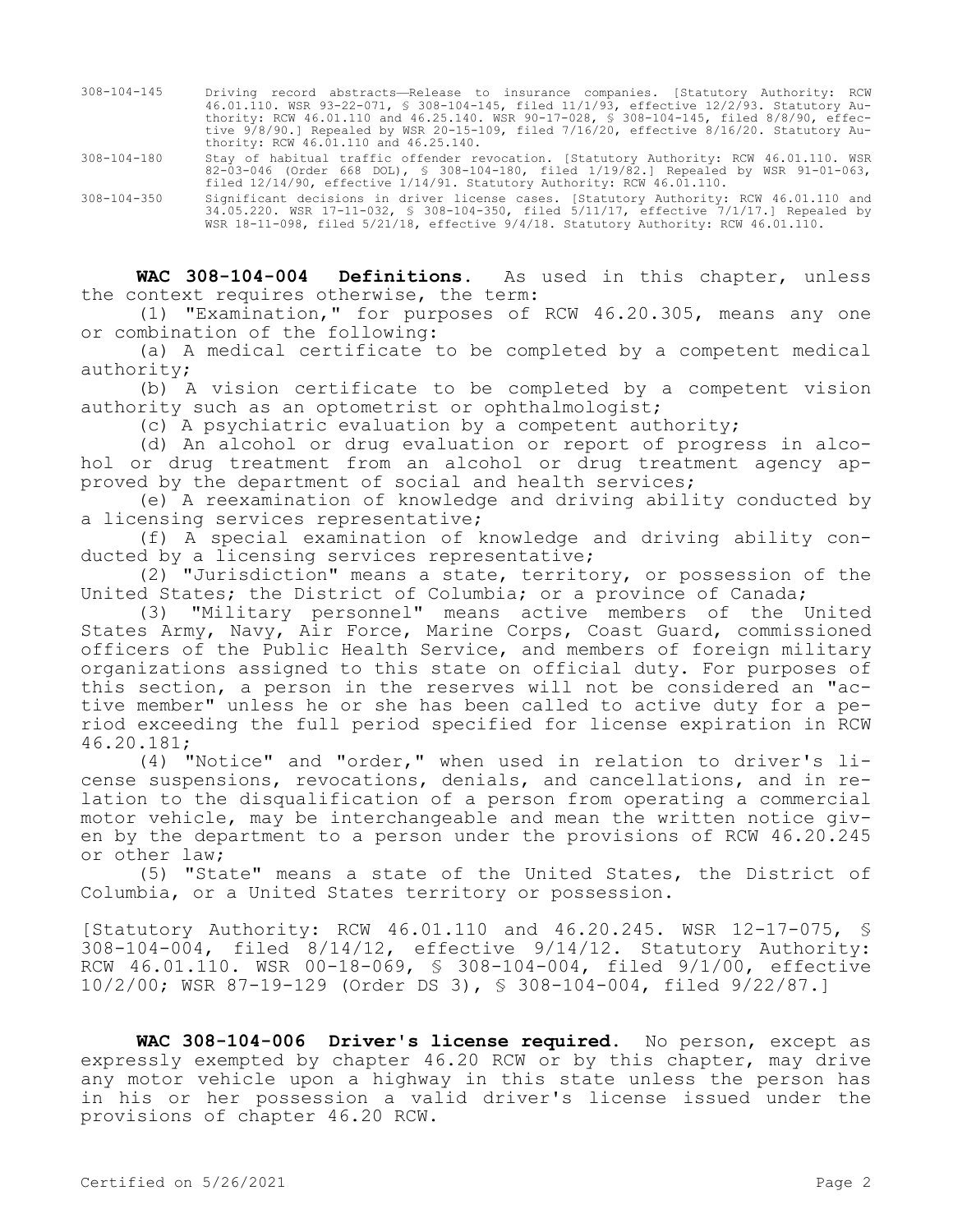[Statutory Authority: RCW 46.01.110. WSR 00-18-069, § 308-104-006, filed 9/1/00, effective 10/2/00; WSR 93-22-071, § 308-104-006, filed 11/1/93, effective 12/2/93; WSR 87-19-129 (Order DS 3), § 308-104-006, filed 9/22/87.]

**WAC 308-104-008 Persons exempt from driver's license requirement.** In addition to persons exempt from driver license requirement pursuant to RCW 46.20.025, the following persons are exempt from the requirement to obtain a valid driver's license issued to Washington residents under chapter 46.20 RCW:

(1) A student who maintains his or her legal home of record at a location outside Washington state, or the spouse or dependent of the student, who is at least sixteen years of age and who has in his or her immediate possession a valid driver's license issued to him or her in his or her home jurisdiction. The student must be enrolled as a full-time nonresident student at an institution of higher learning in Washington accredited by the Northwest Association of Schools and Colleges or by an accrediting association recognized by the higher education board, or at a private vocational school as that term is defined by RCW 28C.10.020(7). The student must carry documentation issued by the institution that readily establishes his or her status as a nonresident student. A spouse or dependent of a nonresident student must carry a copy of the documentation issued to the student by the institution and documentation establishing the relationship with the student;

(2) Military personnel who are at least sixteen years of age who have in their immediate possession a valid driver's license issued by the jurisdiction designated as their home of record. A spouse or dependent of a person who meets the criteria of this subsection is also exempt from the driver's license requirement, provided that the spouse or dependent has in his or her immediate possession a valid driver's license issued by the jurisdiction designated as his or her home of record.

[Statutory Authority: RCW 46.01.110. WSR 00-18-069, § 308-104-008, filed  $9/\overline{1}/00$ , effective  $10/2/00$ ; WSR  $87-19-129$  (Order DS 3), § 308-104-008, filed 9/22/87.]

**WAC 308-104-010 Vision test.** (1) A person applying for a driver's license or instruction permit shall be required to take a vision test administered by the department.

(a) Any person with visual acuity worse than 20/40 Snellen with both eyes combined either corrected or uncorrected, or with some apparent significant visual limitation, must have an eye examination by a competent vision authority.

(b) If an applicant's vision cannot be corrected so it will be 20/40 Snellen for visual acuity and if the applicant's vision is between 20/50 Snellen and 20/100 Snellen, or if an applicant's other vision problems cannot be corrected, he or she must submit to a reexamination.

(c) An applicant whose vision cannot be corrected to at least 20/100 Snellen range will be deemed to have failed the portion of the driver's license examination specified by RCW 46.20.130 (1)(a) per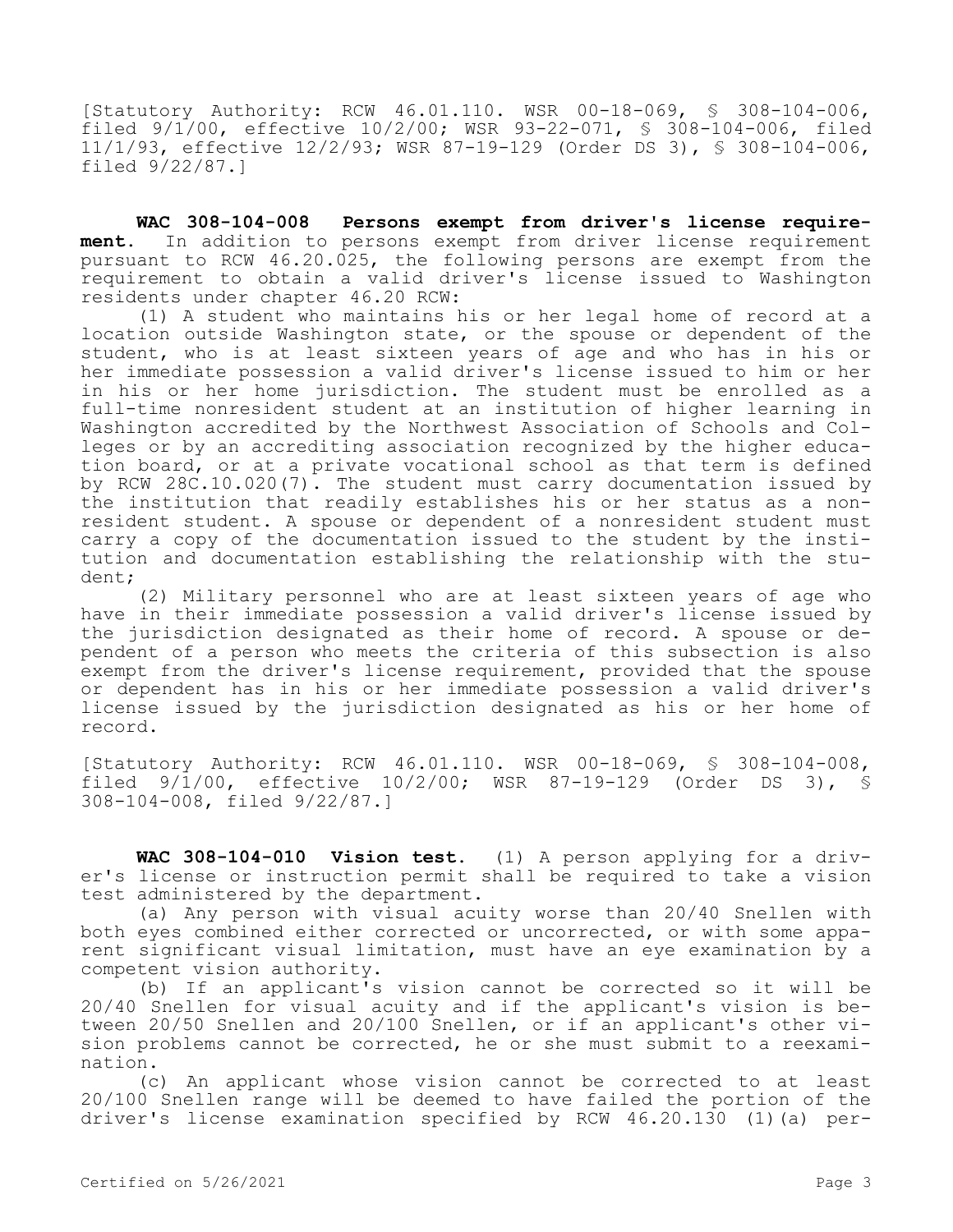taining to eyesight and ability to see, and will be deemed to have failed to demonstrate that he or she is qualified to drive.

(d) An applicant whose vision cannot be corrected to at least 20/70 Snellen range will be deemed to have failed to demonstrate that he or she is qualified to drive at night.

(2) The department may waive the requirement for a vision test for any person applying to renew his or her driver's license by mail or electronic commerce if the person certifies on the application that his or her vision acuity is no less than 20/40 Snellen for visual acuity, either corrected or uncorrected, and that there are no other vision problems.

(3) The department shall refer for reexamination any person who uses bioptic or telescopic lenses to meet licensing standards for the issuance of any driver's license or instruction permit.

[Statutory Authority: RCW 46.61.110, 46.20.041, 46.20.091, 46.20.120, and 46.20.130. WSR 09-16-012, § 308-104-010, filed 7/23/09, effective 8/23/09. Statutory Authority: RCW 46.20.130, 46.20.041. WSR 07-02-104, § 308-104-010, filed 1/3/07, effective 2/3/07. Statutory Authority: RCW 46.01.110. WSR 04-20-012, § 308-104-010, filed 9/24/04, effective 10/25/04; Order 2, § 308-104-010, filed 6/26/68.]

**WAC 308-104-012 Suspension or denial for refusing or neglecting to submit to an examination.** A person's failure to complete an examination as required by RCW 46.20.305 may result in the suspension or denial of the person's driving privilege. A person dissatisfied with the departmental action which follows an examination he or she has taken under RCW 46.20.305 may appeal the department's action by requesting a formal hearing as provided in RCW 46.20.329. A request for a hearing under this section must be made in writing within fifteen calendar days from the date notice of the departmental action was given. If no request is made within the prescribed time the right to a hearing is waived.

[Statutory Authority: RCW 46.01.110. WSR 00-18-069, § 308-104-012, filed 9/1/00, effective 10/2/00. Statutory Authority: RCW 46.20.391, 46.01.110 and 46.65.020. WSR 86-07-018 (Order DS 2), § 308-104-012, filed 3/12/86.]

**WAC 308-104-014 Application for driver's license or identicard.**  A person applying for a driver's license, instruction permit, or identification card must provide the following information:

(1)(a) The person's full name, current mailing and Washington residential address, and telephone number;

(b) A person applying for an identicard who does not have a permanent primary resident address may be issued an identicard at the cost of production if the person:

(i) Is under the age of eighteen;

(ii) Applies in person;

(iii) Attests to a lack of permanent primary resident address at each application; and

(iv) Provides a temporary mailing address where the identicard can be mailed.

(2) The person's physical description, including sex, height, weight, and eye color;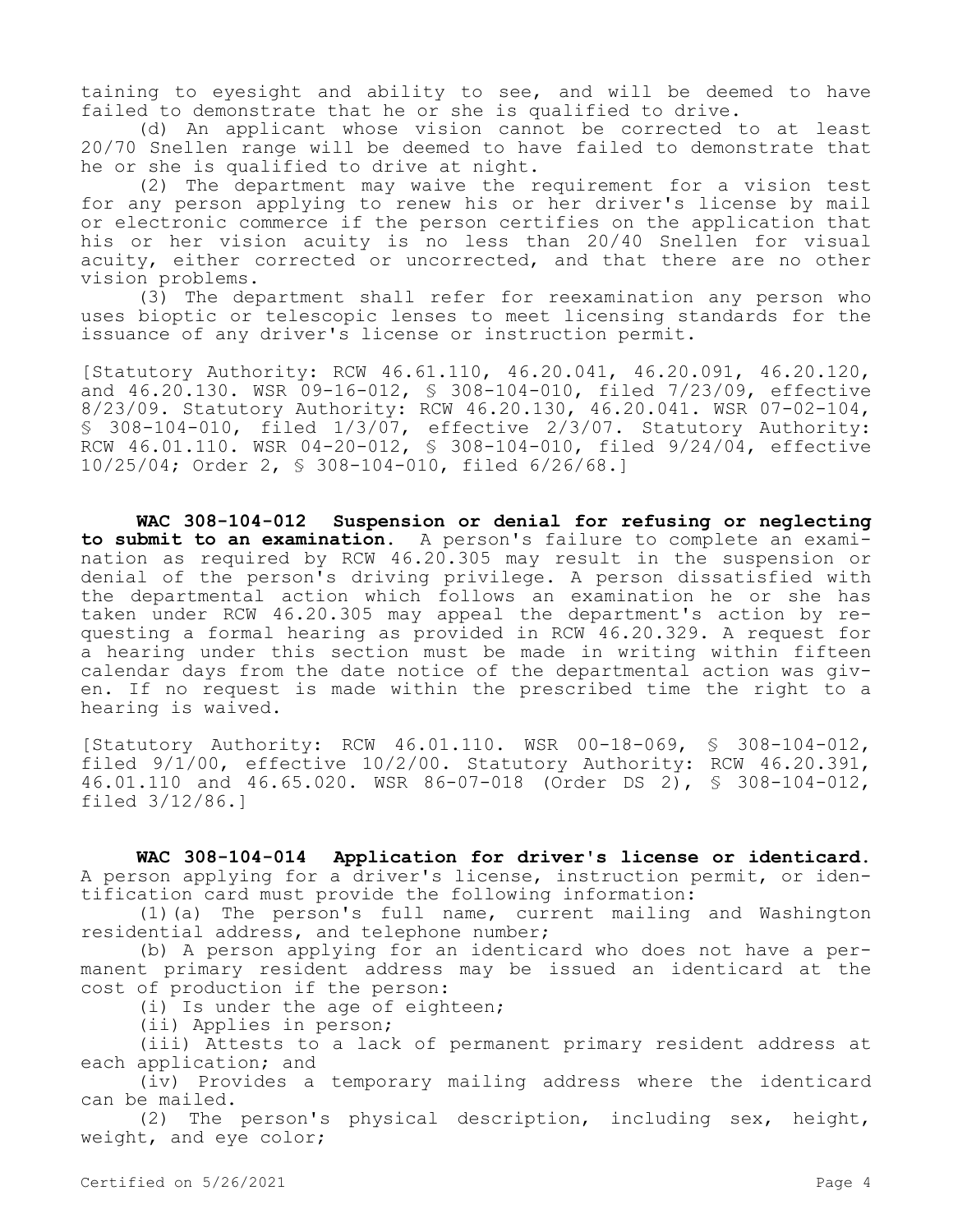(3) The person's date of birth;

(4)(a) The person's Social Security number, if the Social Security number is required by state or federal law. If the person's Social Security number is not required by state or federal law, the person may voluntarily provide his or her Social Security number in order to assist the department in verifying identity;

(b) If the Social Security number is required by state or federal law and the person has not been issued a Social Security number, the person must submit a sworn affidavit, under penalty of perjury, stating that he or she does not have a Social Security number. The department may require that a person who is applying for a license and who has signed an affidavit under this subsection provide additional documentation satisfactory to the department establishing the person's Washington residence address;

(5) Whether the person is one of multiple siblings born at the same time;

(6) If the application is for a driver's license or instruction permit, whether the person has been previously licensed, where such license was issued, and under what name;

(7) If the application is for a driver's license or instruction permit, whether the person has ever had his or her driver's license or driving privilege suspended, revoked, canceled, disqualified, withheld, or denied, and if so, where and when such driving sanction was imposed and the reason for such action;

(8) If the application is for a driver's license or instruction permit, whether the person has had a mental or physical condition or is taking any medication which could impair his or her ability to operate a motor vehicle;

(9) If the application is for a driver's license and the person is under the age of eighteen, a declaration by the person's parent, guardian, or employer that he or she has read and understands the intermediate license restrictions, and a declaration by the person that he or she has read and understands the intermediate license restrictions;

(10) The person's signature and, if the application is for a driver's license or instruction permit and the person is under the age of eighteen, the signature of the person's custodial parent or legal guardian; and

(11) Any supplementary documentation as may be necessary to verify any of the information required by this section.

[Statutory Authority: RCW 46.01.110 and 46.20.119. WSR 21-02-030, § 308-104-014, filed 12/28/20, effective 1/28/21. Statutory Authority: RCW 46.01.110, 46.20.119, and Executive Order 17-01. WSR 18-10-030, § 308-104-014, filed 4/25/18, effective 5/19/18. Statutory Authority: RCW 46.20.117. WSR 17-23-184, § 308-104-014, filed 11/22/17, effective 12/23/17. Statutory Authority: RCW 46.01.110, 46.20.091, 46.20.119. WSR 11-14-067, § 308-104-014, filed 6/30/11, effective 7/31/11. Statutory Authority: RCW 46.61.110, 46.20.041, 46.20.091, 46.20.120, and 46.20.130. WSR 09-16-012, § 308-104-014, filed 7/23/09, effective 8/23/09. Statutory Authority: RCW 46.20.091 (1)(g) and 46.01.110. WSR 05-15-064, § 308-104-014, filed 7/12/05, effective 8/12/05. Statutory Authority: RCW 46.01.110. WSR 00-18-070, § 308-104-014, filed 9/1/00, effective 10/2/00; WSR 91-01-063, § 308-104-014, filed 12/14/90, effective 1/14/91.]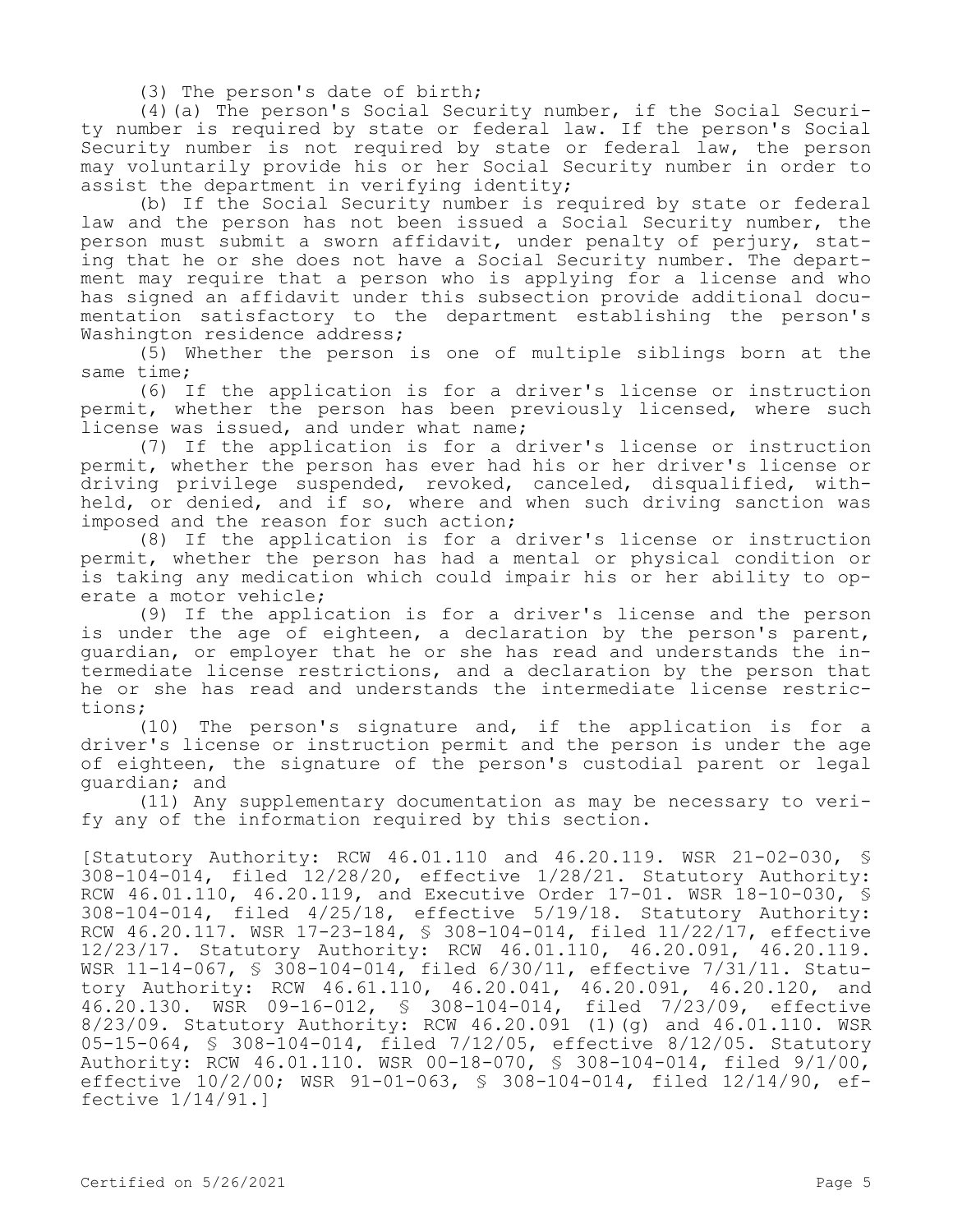**WAC 308-104-0140 Marking of all nonenhanced drivers' licenses or identicards.** Beginning July 1, 2018, except for enhanced drivers' licenses and identicards issued under RCW 46.20.202, the department shall mark all issuances made pursuant to chapter 46.20 RCW with the phrase "FEDERAL LIMITS APPLY."

[Statutory Authority: RCW 46.20.192 and 6 C.F.R. § 37.71. WSR 18-12-041, § 308-104-0140, filed 5/30/18, effective 7/1/18.]

**WAC 308-104-0150 Changing sex designation on a driver's license, instruction permit, or identification card.** (1) Persons may change the sex designation on a driver's license, instruction permit, or identification card by means of completing a sex designation change application signed under penalty of perjury pursuant to chapter 9A.72 RCW.

(2) For the purposes of this section, "X" means a sex that is not exclusively male or female.

[Statutory Authority: RCW 46.01.110. WSR 19-21-022, § 308-104-0150, filed 10/7/19, effective 11/12/19.]

**WAC 308-104-016 Motorcycle endorsement fees.** The endorsement fee for the initial motorcycle endorsement shall be twelve dollars, unless the initial endorsement is issued for a period other than six years, in which case the initial endorsement fee shall be two dollars for each year or partial year that the endorsement is issued, and the subsequent renewal endorsement fee shall be thirty dollars, unless the endorsement is renewed or extended for a period other than six years, in which case the subsequent renewal endorsement fee shall be five dollars for each year that the endorsement is renewed or extended.

[Statutory Authority: RCW 46.01.110, 46.20.049, and 46.20.505. WSR 13-03-018, § 308-104-016, filed 1/7/13, effective 2/7/13. Statutory Authority: RCW 46.01.110, 46.20.470 and 46.20.505. WSR 00-02-017, § 308-104-016, filed 12/27/99, effective 7/1/00.]

**WAC 308-104-018 Changing the address of record.** (1) In addition to the form identified in RCW 46.20.205, the department may change a driver's or identicard holder's address of record upon:

(a) The verbal request of the driver or identicard holder, where the department has satisfied itself as to the identity of the person making the request; or

(b) Receipt of written documentation or electronic communication concerning the driver or identicard holder, where such documentation or communication includes an address that differs from the one maintained by department and is:

(i) Signed by the driver or identicard holder;

(ii) Filed at the request of the driver or identicard holder;

(iii) Filed by a public official or governmental agency; or

(iv) Filed by a contractor who verifies or supplies correct addresses obtained from a public official or governmental agency.

(2) This section shall not be construed as relieving the driver or identicard holder of the responsibility to notify the department of a change of address as required by RCW 46.20.205. Failure by the de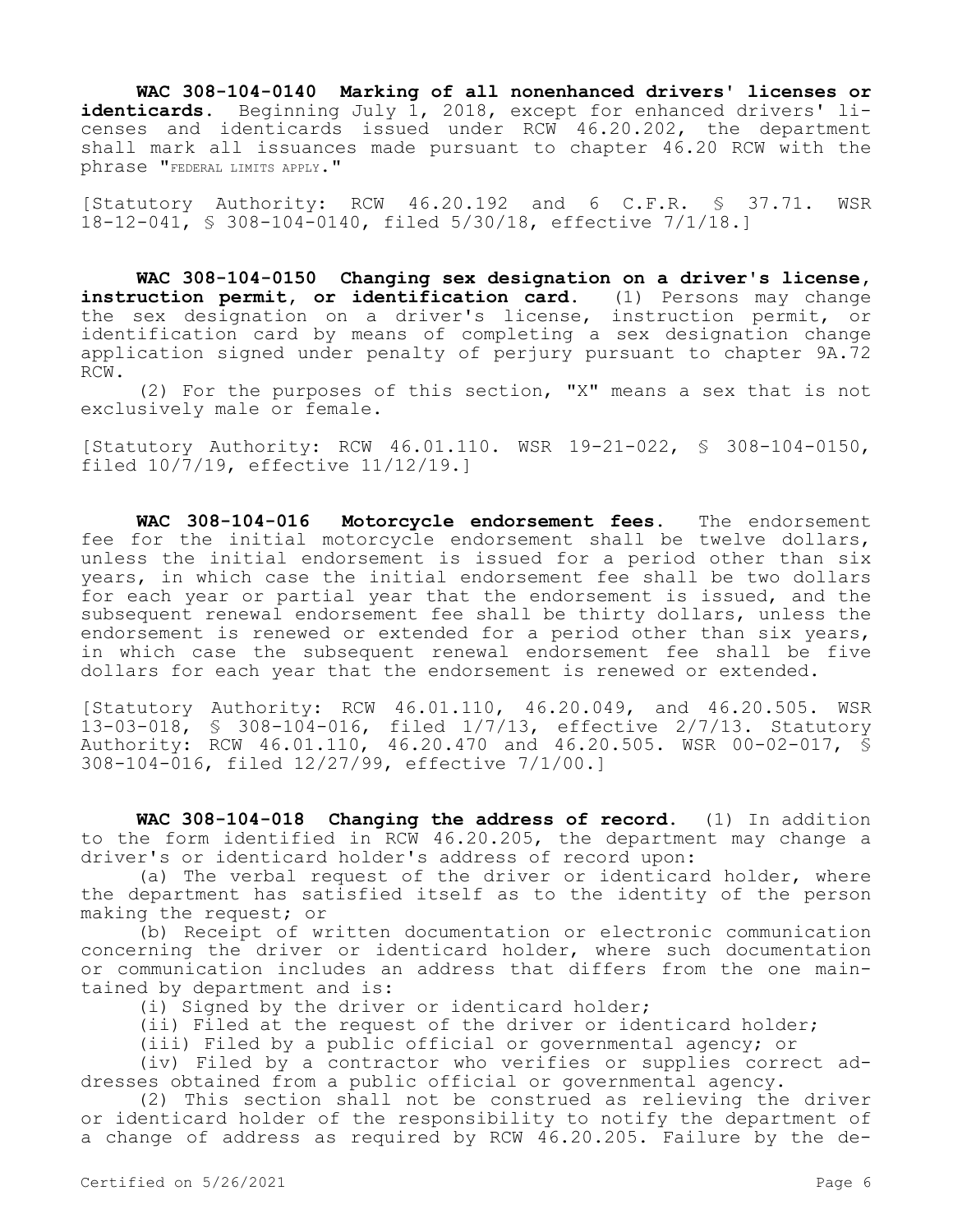partment to change a driver's or identicard holder's address of record, where the driver or identicard holder has not notified the department of the change of address with the form identified in RCW 46.20.205, shall not limit the effectiveness of any notice mailed to the driver or identicard holder at the address of record as previously established by the department.

[Statutory Authority: RCW 46.01.110 and 46.20.202. WSR 07-22-031, § 308-104-018, filed 10/29/07, effective 11/29/07. Statutory Authority: RCW 46.01.110 and 46.20.205. WSR 96-20-089, § 308-104-018, filed 10/1/96, effective 11/1/96.]

**WAC 308-104-019 Renewal of driver's license or identicard by electronic commerce—Eligibility.** An applicant for a driver's license renewal or identicard renewal may apply by electronic commerce if permitted under this section.

(1) A person whose valid driver's license is about to expire may be allowed to renew by electronic commerce if the person:

(a) Is eligible to renew his or her driver's license by electronic commerce under the provisions of RCW  $46.20.120$  (3)(b) or (4)(b);

(b) Has previously been issued a digital driver's license;

(c) Is not more than seventy years of age;

(d) Has a valid Social Security number on file with the department;

(e) Has a valid mailing address on his or her driving record as maintained by the department;

(f) Does not have a commercial driver's license, instruction permit, or agricultural permit;

(g) Has not paid a fee owed to the department with a check that has been dishonored;

(h) Has not failed to appear, respond, or comply with the terms of or in response to a traffic citation or notice of traffic infraction; and

(i) Does not have any actions pending against his or her driver's license or driving privileges.

(2) A person applying for driver's license renewal by electronic commerce must:

(a) Certify that he or she has had no mental or physical condition or is not taking any medication which could impair his or her ability to operate a motor vehicle safely;

(b) Make the necessary certification under WAC  $308-104-010(2)$ ; and

(c) Complete the required application and pay all applicable fees.

(3) A person whose valid identicard is about to expire may renew by electronic commerce if the person:

(a) Is eligible to renew his or her identicard by electronic commerce under the provisions of RCW  $46.20.117$  (3)(b); and

(b) Has previously been issued a digital identicard.

(4) A person applying for identicard renewal by electronic commerce must complete the required application and pay all applicable fees.

(5) The department may specify the means and establish procedures by which a person may make an application under this section.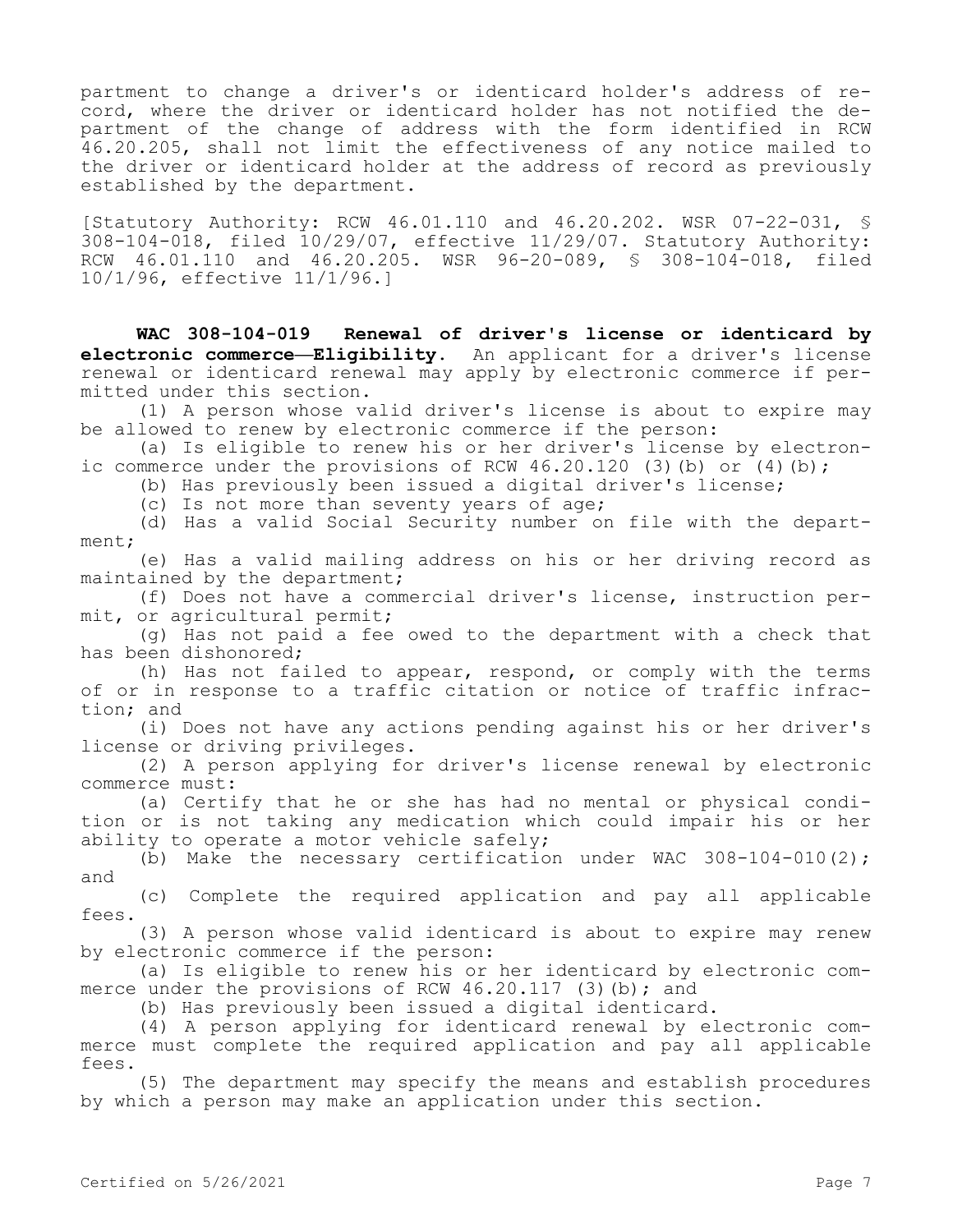[Statutory Authority: RCW 46.01.110 and 46.20.120. WSR 21-10-059, § 308-104-019, filed 4/30/21, effective 5/31/21; WSR 15-09-032, § 308-104-019, filed 4/9/15, effective 5/10/15. Statutory Authority: RCW 46.01.110, 46.20.117, and 46.20.120. WSR 10-15-019, § 308-104-019, filed 7/9/10, effective 8/9/10. Statutory Authority: RCW 46.61.110, 46.20.041, 46.20.091, 46.20.120, and 46.20.130. WSR 09-16-012, § 308-104-019, filed 7/23/09, effective 8/23/09. Statutory Authority: RCW 46.01.110 and 46.20.202. WSR 07-22-031, § 308-104-019, filed 10/29/07, effective 11/29/07. Statutory Authority: RCW 46.01.110. WSR 04-20-012, § 308-104-019, filed 9/24/04, effective 10/25/04.]

**WAC 308-104-022 Warning letters for drivers age eighteen through twenty-one.** The department may mail a letter to drivers age eighteen through twenty-one who have been convicted of or found to have committed a moving traffic violation as listed in WAC 308-104-160 warning them of the risk of crash involvement.

[Statutory Authority: RCW 46.01.110, 46.52.120. WSR 10-22-045, § 308-104-022, filed 10/28/10, effective 11/28/10.]

**WAC 308-104-025 Effect of accumulation of traffic offenses.** (1) For the purposes of RCW 46.20.291(3), whenever the official records of the department show that a person has committed four or more traffic offenses within a one-year period, or five or more traffic offenses within a two-year period, the department may provide notice to the driver warning them of the risk of crash involvement and the possible consequences of further action against the person's license under this section or chapter 46.65 RCW.

(2) Whenever the official records of the department show that a person has committed six or more traffic offenses within a one-year period, or seven or more traffic offenses within a two-year period, the department must issue a notice of suspension denying the person's driving privilege for sixty days and establishing a three hundred sixty-five day period of probation to begin when the period of suspension ends. During the period of probation, a person must not be convicted of an additional traffic offense.

(3) At a hearing requested by the driver to contest the notice of suspension, the accumulation of violations in subsection (2) of this section shall be considered prima facie evidence of violations of such frequency as to indicate a disrespect for traffic laws or a disregard for the safety of other persons on the highways.

(4) If a person is convicted of a traffic offense during the period of suspension or probation, the department must impose an additional thirty-day suspension to run consecutively with any suspension already being served under this section and the period of probation must be extended for three hundred sixty-five days from the date the additional suspension period ends. A person shall have the opportunity to contest the additional period of suspension under the procedure authorized by RCW 46.20.245.

(5) For purposes of this section "traffic offense" means a conviction as defined in RCW 46.20.270(3), or a finding that a traffic infraction has been committed as defined in RCW 46.20.270(5), of a moving violation as defined in WAC 308-104-160. A traffic offense committed under the provisions of chapter 46.37 RCW by a commercial driv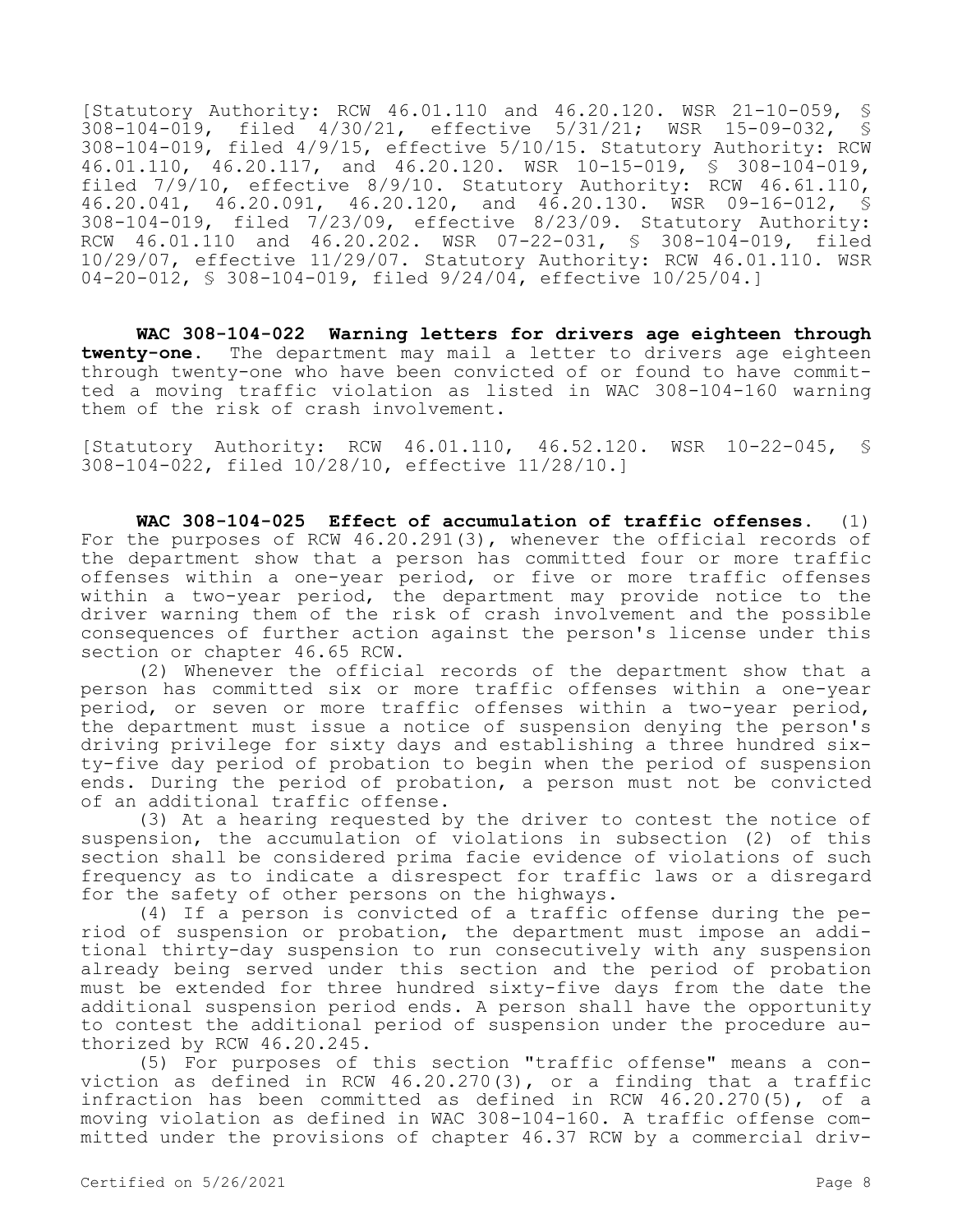er with respect to equipment required on commercial motor vehicles shall not be considered for driver improvement purposes.

[Statutory Authority: RCW 46.01.110. WSR 18-11-098, § 308-104-025, filed 5/21/18, effective 9/4/18; WSR 00-18-069, § 308-104-025, filed 9/1/00, effective 10/2/00. Statutory Authority: RCW 46.01.110 and 1989 c 178 §§ 3, 5, 8 and 16. WSR 89-18-003, § 308-104-025, filed 8/24/89, effective 9/24/89. Statutory Authority: RCW 46.01.110. WSR 82-03-046 (Order 668 DOL), § 308-104-025, filed 1/19/82.]

**WAC 308-104-040 Driver's licenses for identification and identicards.** As provided by RCW 46.20.035, no identicard shall be issued, nor shall any Washington state driver's license be issued, other than as provided in RCW 46.20.035(5), unless the applicant has satisfied the department regarding his or her identity.

(1)(a) Except as provided in subsections (2) and (3) of this section, an applicant has not satisfied the identity requirements of RCW 46.20.035 unless he or she displays or provides the department with at least one of the following pieces of valid identifying documentation:

(i) A valid or recently expired driver's license or instruction permit that contains the signature, date of birth, and a photograph of the applicant;

(ii) A Washington state identicard or an identification card issued by another state that contains the signature and a photograph of the applicant;

(iii) An identification card issued by the United States, a state, or an agency of either the United States or a state, of a kind commonly used to identify the members or employees of the government agency, that contains the signature and a photograph of the applicant;

(iv) A military identification card that contains the signature and a photograph of the applicant;

(v) A United States passport that contains the signature and a photograph of the applicant;

(vi) An Immigration and Naturalization Service form that contains the signature and photograph of the applicant; or

(vii) If the applicant is a minor, an affidavit of the applicant's parent or guardian where the parent or guardian displays or provides at least one piece of identifying documentation as specified in this subsection along with additional documentation establishing the relationship between the parent or guardian and the applicant.

(b) In addition to the valid identifying documentation listed in subsection (1)(a), the department may request supplemental identifying documentation, or may undertake an investigation to verify the validity of any documentation presented, in order to ascertain identity.

(2) An applicant unable to present a piece of identifying documentation listed in RCW 46.20.035 (1) or (2) may request that other identifying documentation be considered by the department in order to ascertain identity, as provided by RCW 46.20.035(3). The department may waive the requirement for a piece of valid identifying documentation listed in RCW 46.20.035 (1) or (2) if the applicant presents sufficient valid supporting documents found by the department to clearly establish the identity of the applicant. For purposes of this subsection, the department has found the following pieces of documentation to be sufficient to clearly establish identity: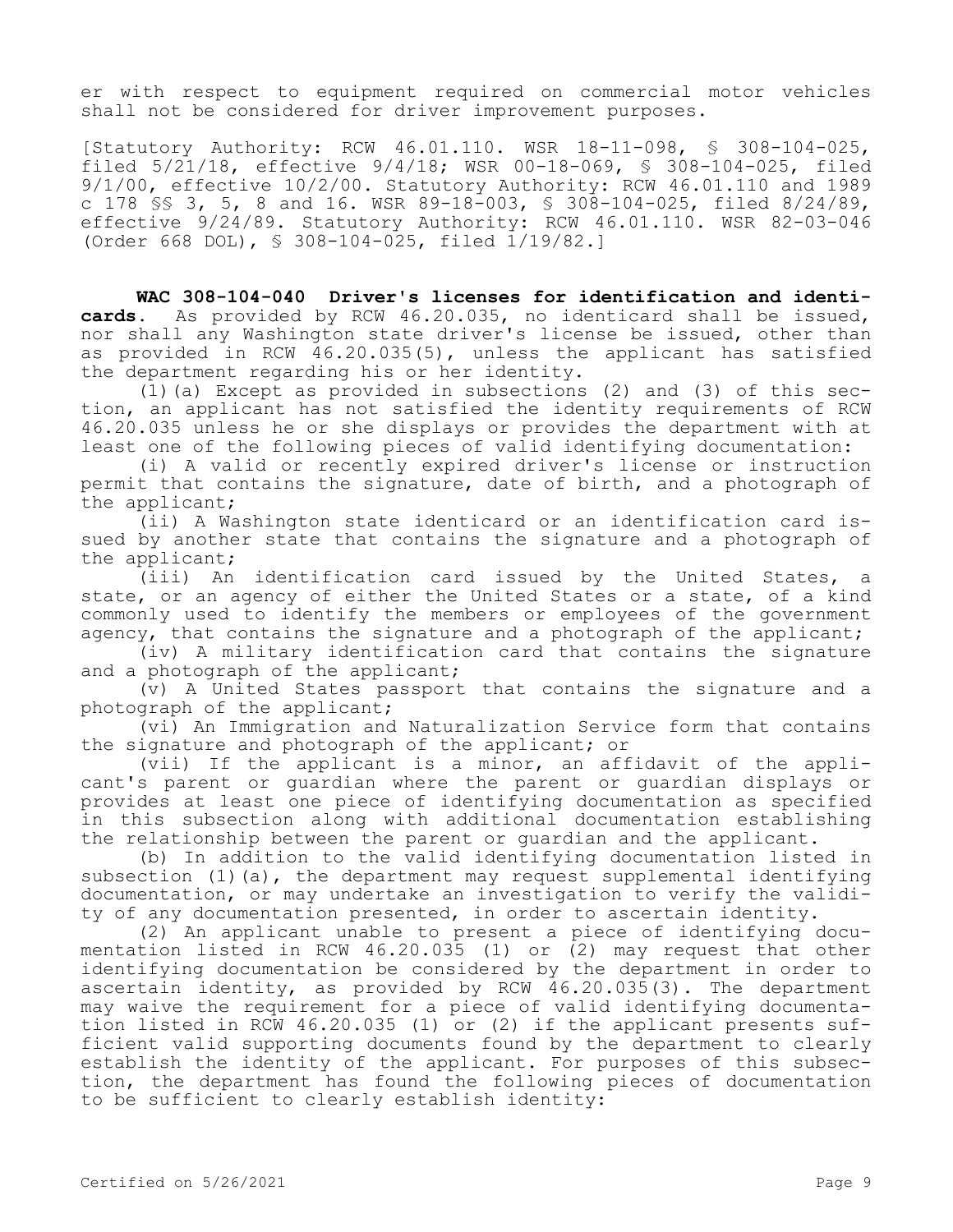(a) A foreign country's passport, containing the signature and a photograph of the individual, that has with it a valid United States Immigration and Naturalization entry form (I-94);

(b) An enrollment card issued by a federally recognized Indian tribe, containing the signature and a photograph of the individual, with one other supporting document;

(c) An identification card issued by the United States Bureau of Indian Affairs, containing the signature and a photograph of the individual, with one other supporting document;

(d) A written identification verification document completed by the Washington department of corrections; and

(e) A Washington city or county police employee identification card, containing the signature and a photograph of the individual, with one other supporting document;

(3) If an applicant is unable to satisfy the department regarding his or her identity under subsections (1) or (2) of this section, he or she may request that the department review other documentation in order to ascertain identity, as provided by RCW 46.20.035(3).

(a) If the licensing services representative assisting the applicant is unable to ascertain identity from the documents presented, the applicant shall be referred to an in-office document reviewer for further assistance. The in-office document reviewer will evaluate the applicant's documentation in order to determine whether identity can be clearly established.

(b) If the in-office document review cannot clearly establish an applicant's identity, and if requested by an applicant, a senior technician for the region in which the applicant is making application will evaluate the applicant's documentation in order to determine whether identity can be clearly established.

(c) If requested by the applicant, the senior technician shall refer the applicant to driver licensing headquarters staff for final determination whether identity can be clearly established.

[Statutory Authority: RCW 46.01.110. WSR 00-18-070, § 308-104-040, filed 9/1/00, effective 10/2/00; WSR 93-22-071, § 308-104-040, filed 11/1/93, effective 12/2/93; WSR 82-03-046 (Order 668 DOL), § 308-104-040, filed 1/19/82; Order 468-DOL, § 308-104-040, filed 12/30/77; Order 691101, § 308-104-040, filed 11/26/69.]

**WAC 308-104-046 Instruction permit—Verification of enrollment**  in a traffic safety education program. For purposes of RCW 46.20.055, an applicant for a driver's instruction permit may demonstrate enrollment in a traffic safety education course offered by a licensed driver training school, or by a public or private school recognized by the superintendent of public instruction, by submitting written proof of enrollment indicating that the driver training course has already begun or will begin within ten calendar days of the date of the application. The proof of enrollment must be in a form that is approved by the department and bear the signature of a licensed driver training instructor or driver training school owner, or that of a public or private school instructor certified to teach a driver training course by the superintendent of public instruction.

[Statutory Authority: RCW 46.01.110. WSR 04-18-060, § 308-104-046, filed 8/27/04, effective 9/27/04.]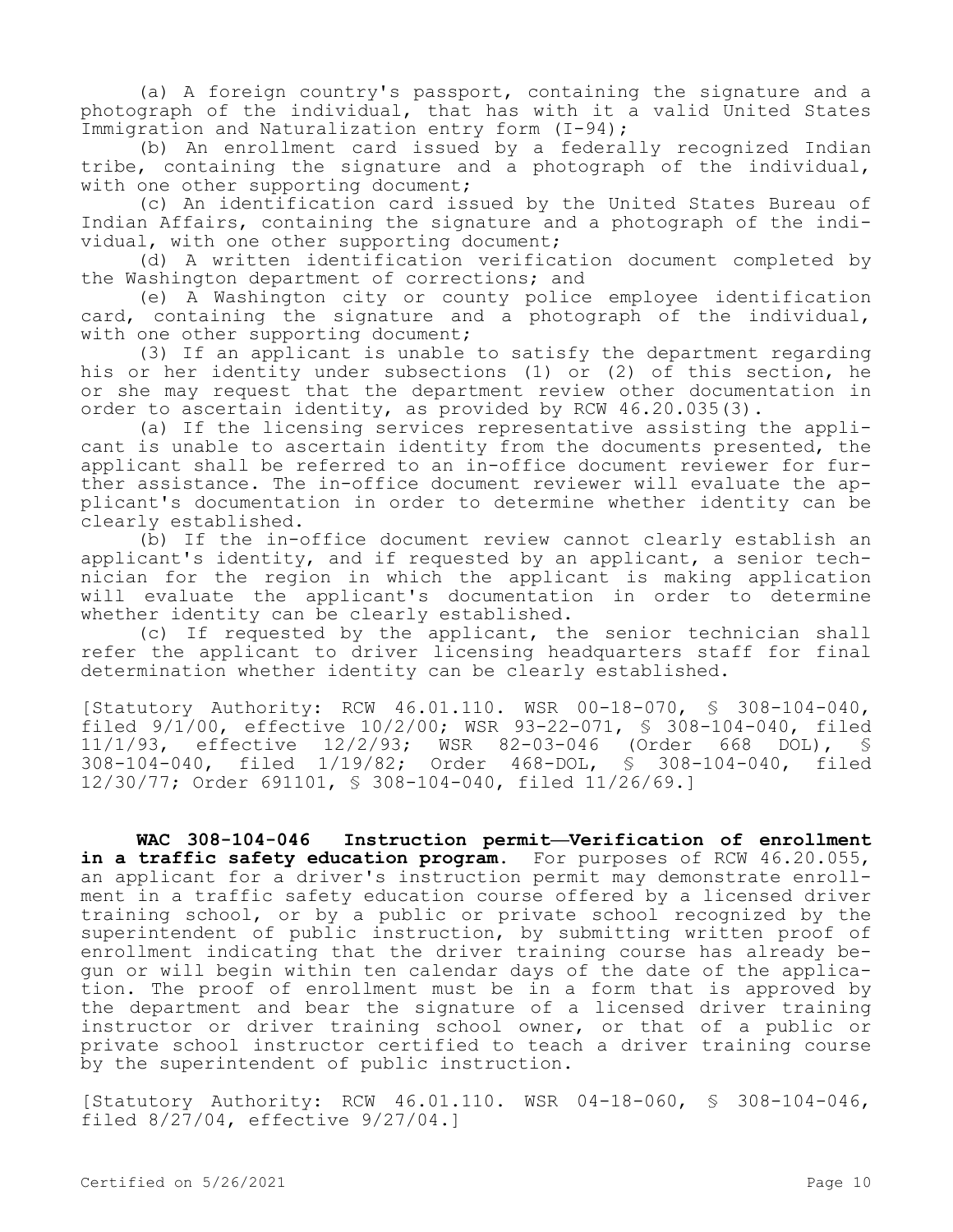**WAC 308-104-047 Driving test—Waiver.** For purposes of issuance of an original driver's license, the department may waive the actual demonstration of the ability to operate a motor vehicle where the applicant meets all other licensing requirements, has successfully completed the appropriate Washington knowledge test or tests, and:

(1) If the application is for a basic driver's license, the applicant has:

(a) Surrendered a valid driver's license issued by the applicant's previous home state, or presented a letter of clearance from the previous home state showing a valid license record on file;

(b) Not taken a Washington driving test on which the applicant has been disqualified; and

(c) Not taken a Washington knowledge test on which the applicant has been disqualified three or more times;

(2) If the application is for a driver's license with a motorcycle endorsement, the applicant, along with the requirements listed in subsection (1) of this section, has:

(a) Surrendered a valid motorcycle license or driver's license with motorcycle endorsement issued by the applicant's previous home state, or presented a letter of clearance from the previous home state showing a valid motorcycle license record on file. In order for a surrendered license or letter of clearance to be valid under this subsection, the applicant's previous home state's motorcycle licensing standards must meet or exceed Washington state motorcycle licensing standards, as determined by the department;

(b) Completed a motorcycle skill test waiver certificate; and

(c) If the applicant is under eighteen years of age, presented a certificate verifying completion of an approved motorcycle safety education course;

(3) If the application is for a commercial driver's license, the applicant, along with the requirements listed in subsection (1) of this section, has:

(a) Surrendered a valid commercial driver's license issued by the applicant's previous home state, or presented a letter of clearance from the previous home state showing a valid commercial driver's license record on file; or

(b) Met the requirements for waiver of the commercial driver's license skill test as provided by RCW 46.25.060(2).

Notwithstanding the above provisions, the department may require the applicant to complete the appropriate driving test or tests if the department determines that it is in the interest of safety for the applicant to demonstrate his or her ability to operate a motor vehicle.

[Statutory Authority: RCW 46.01.110. WSR 00-18-069, § 308-104-047, filed 9/1/00, effective 10/2/00; WSR 91-01-063, § 308-104-047, filed 12/14/90, effective 1/14/91.]

**WAC 308-104-050 Waiver of driver education requirement—When granted.** No waiver of the traffic safety education course requirement for applicants under the age of 18 years shall be issued unless:

(1) The parent, guardian, or other person having the care, custody and control of the applicant certifies that the applicant is:

(a) Unable to take or successfully complete a traffic safety education course and the reasons therefor, and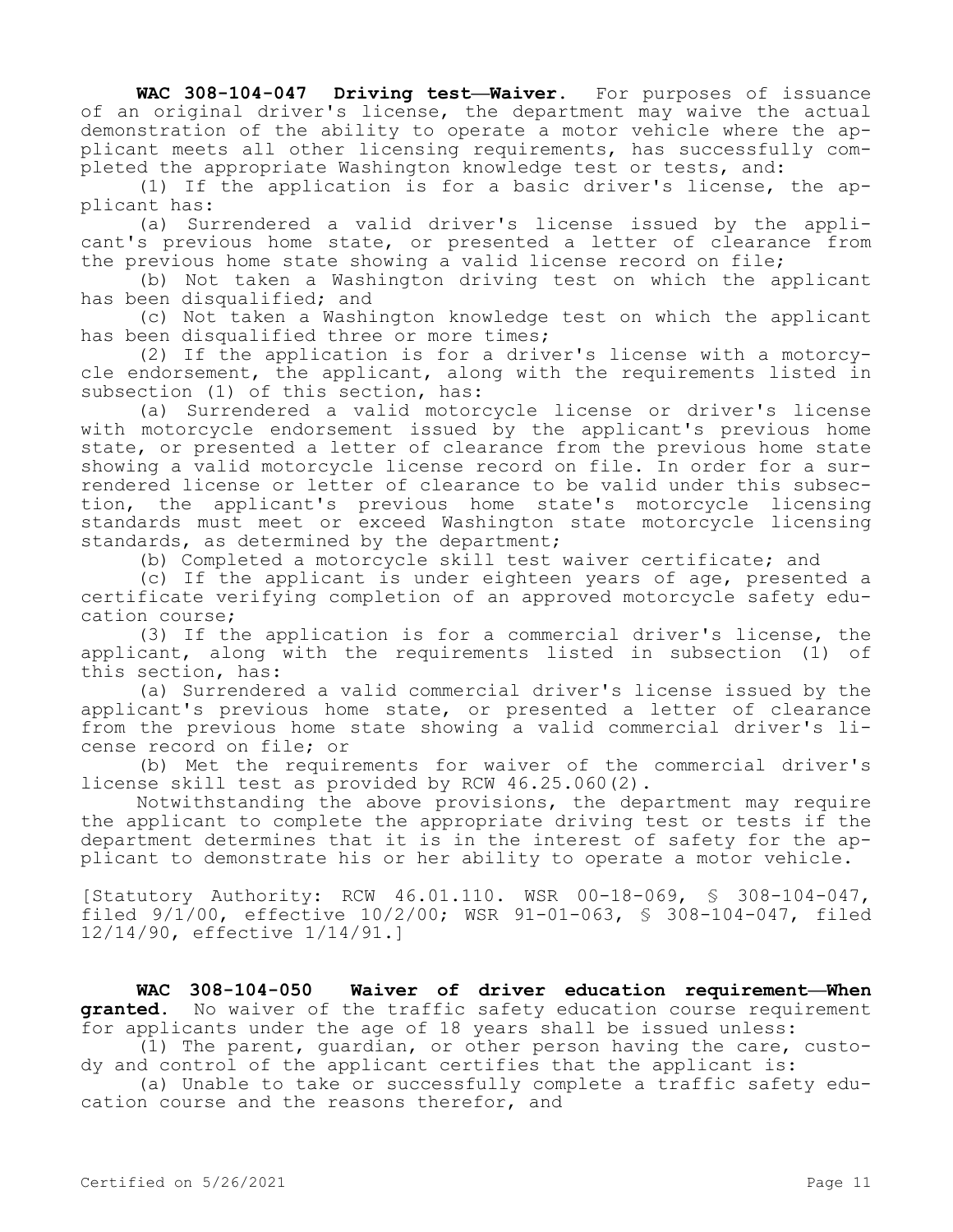(b) That there exists an immediate need to operate a motor vehicle. The immediate need shall be set forth in as much detail as possible. For the purpose of meeting this requirement, "an immediate need exists" shall be construed to mean that the capability to drive will reduce or help eliminate the negative consequences of the situation that created the immediate need to drive. If operating a motor vehicle does not reduce the hardship which was created by the situation, "an immediate need" does not exist; and

(2) The waiver is approved by a majority of a three member committee consisting of two department of licensing members which shall include any two of the following: The assistant director for driver services, the administrator of hearings, the administrator of driver responsibility, the administrator or assistant administrator(s) for driver operations, and one member who shall be the supervisor of driver and safety education in the office of the superintendent of public instruction or his/her designee. The committee shall have the power to set definite restrictions as to hours of the day and routes or areas of travel permitted under the waiver until the applicant has completed a driver education course or has reached the age of 18 years.

[Statutory Authority: RCW 46.01.110 and 46.25.140. WSR 90-17-028, § 308-104-050, filed 8/8/90, effective 9/8/90. Statutory Authority: RCW 46.01.110. WSR 87-19-129 (Order DS 3), § 308-104-050, filed 9/22/87; WSR 82-03-046 (Order 668 DOL), § 308-104-050, filed 1/19/82; Order 468-DOL, § 308-104-050, filed 12/30/77; Order MV-131, § 308-104-050, filed 4/26/72.]

**WAC 308-104-056 Convictions—Suspension, revocation, and denial terms.** The department shall suspend, revoke, or deny the driver's license or nonresident driving privilege of every person who is convicted of a violation requiring such suspension, revocation, or denial, the term of which, except where otherwise required by law, shall commence on the date of conviction.

[Statutory Authority: RCW 46.01.110. WSR 00-18-069, § 308-104-056, filed 9/1/00, effective 10/2/00; WSR 93-22-071, § 308-104-056, filed 11/1/93, effective 12/2/93. Statutory Authority: RCW 46.20.391, 46.01.110 and 46.65.020. WSR 86-07-018 (Order DS 2), § 308-104-056, filed 3/12/86; Order MV-222, § 308-104-056, filed 10/29/74.]

**WAC 308-104-070 Concurrent suspension, revocation, and denial terms.** Except as otherwise required by law, the department shall suspend, revoke or deny the driver's license or nonresident driving privilege of every person who is convicted of more than one offense requiring such suspension, revocation, or denial arising from the same incident for one term which will be the longest of the terms of suspension, revocation, or denial.

[Statutory Authority: RCW 46.01.110. WSR 00-18-069, § 308-104-070, filed 9/1/00, effective 10/2/00; Order MV-172, § 308-104-070, filed 7/16/73.]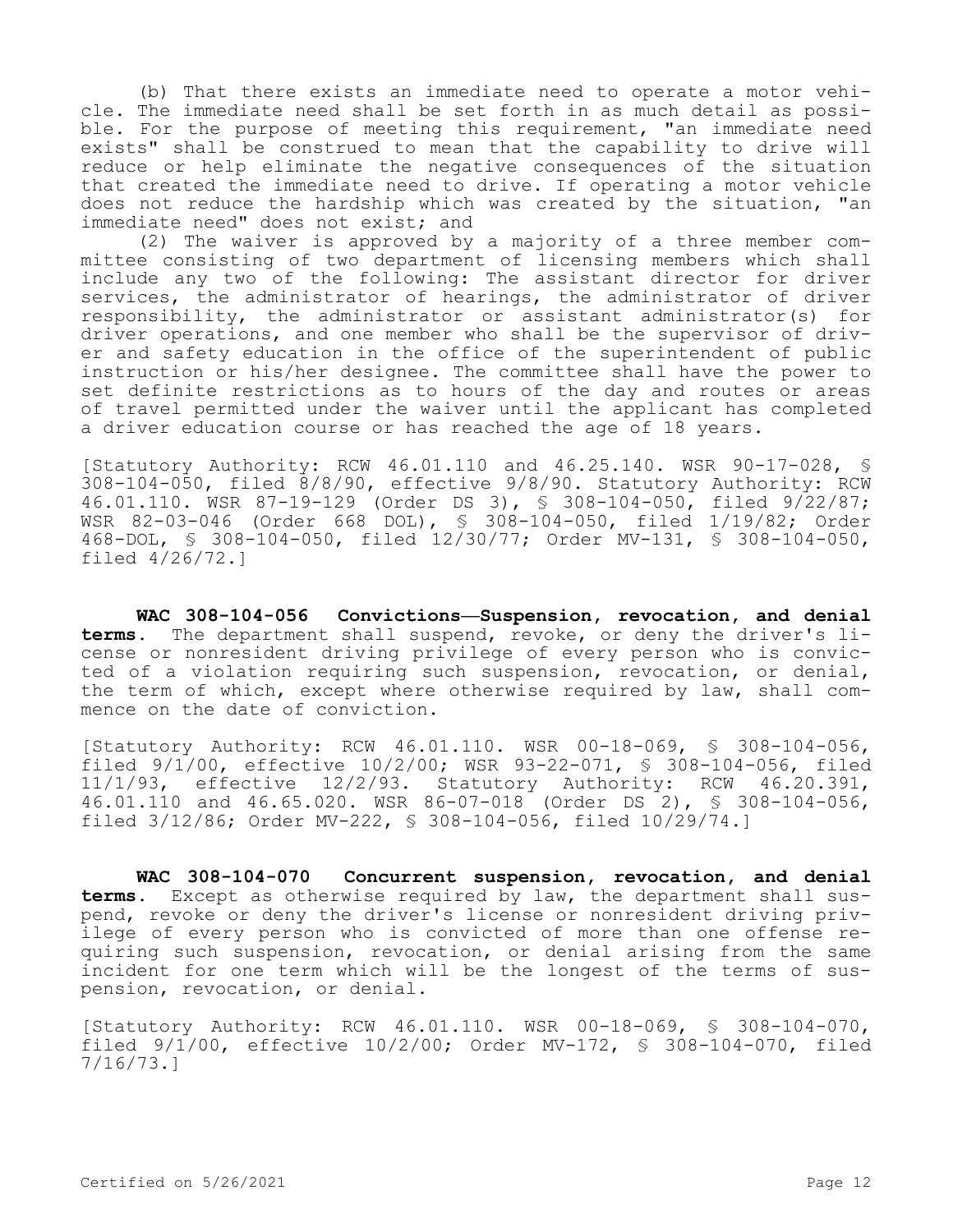**WAC 308-104-075 Driver's licenses—Prohibited practices—Suspension, cancellation, or denial period.** (1) The department may suspend, cancel, or deny all driving privileges of a person who has been convicted of or determined by the department to have committed one of the prohibited practices relating to drivers' licenses listed in RCW 46.20.0921 for a period up to three hundred sixty-four consecutive days. The following terms of suspension shall be determined by the department:

(a) Up to sixty days for identity theft or fraud with no connection to traffic safety;

(b) Ninety days for identity theft or fraud related to avoiding a revocation or suspension with no connection to traffic safety;

(c) One hundred eighty days for identity theft or fraud related to avoiding a revocation or suspension associated with traffic safety, or for separate additional offenses with no connection to traffic safety; or

(d) Three hundred sixty-four days for identity theft or fraud related to avoiding a revocation or suspension with a direct connection to traffic safety.

(2) For purposes of RCW 46.20.0921 (1)(e), an application for a commercial driver's license includes the application for a driver's license under RCW 46.20.091 and the application for a commercial driver's license under RCW 46.25.070.

[Statutory Authority: RCW 46.20.291. WSR 21-02-029, § 308-104-075, filed 12/28/20, effective 1/28/21. Statutory Authority: RCW 46.01.110, 46.20.207, 46.20.291. WSR 06-16-087, § 308-104-075, filed 7/31/06, effective 8/31/06.]

**WAC 308-104-080 Reissue fee—When required.** The driver's license of any person that has been suspended, revoked or denied for any reason shall not be reissued until such person shall pay the required reissue fee; except, that such reissue fee shall not be required when the imposition of the suspension, revocation, or denial was invalid or void or when the suspension, revocation, or denial was imposed because the subject was incompetent to operate a vehicle due to a physical or mental disability, because the subject had failed to attend a driver improvement interview, because the person's filing of proof of financial responsibility for the future had been canceled or terminated, because the person defaulted on an agreement to pay damages resulting from a vehicle accident, or because the person was refused a license due to a suspension, revocation, or denial in another jurisdiction.

[Statutory Authority: RCW 46.01.110. WSR 00-18-069, § 308-104-080, filed 9/1/00, effective 10/2/00; WSR 93-22-071, § 308-104-080, filed 11/1/93, effective 12/2/93. Statutory Authority: RCW 46.20.391, 46.01.110 and 46.65.020. WSR 86-07-018 (Order DS 2), § 308-104-080, filed 3/12/86; Order MV-172, § 308-104-080, filed 7/16/73.]

**WAC 308-104-090 Reissue fee—Where paid and accepted.** Reissue fees may be paid at any licensing services office or at the department's central state office at any time during normal operating hours.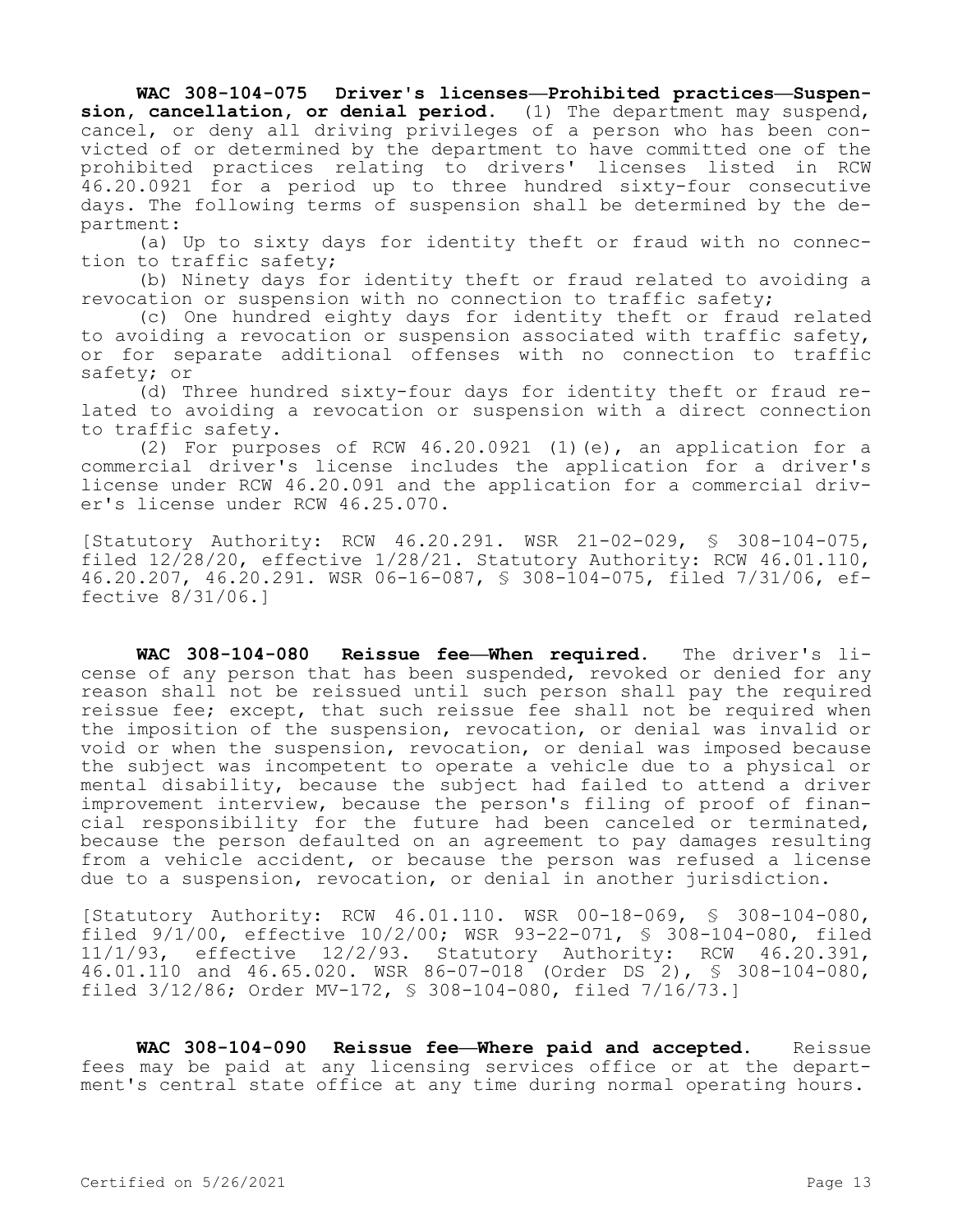[Statutory Authority: RCW 46.01.110. WSR 00-18-069, § 308-104-090, filed 9/1/00, effective 10/2/00; WSR 93-22-071, § 308-104-090, filed 11/1/93, effective 12/2/93. Statutory Authority: RCW 46.20.391, 46.01.110 and 46.65.020. WSR 86-07-018 (Order DS 2), § 308-104-090, filed 3/12/86; Order MV-172, § 308-104-090, filed 7/16/73.]

**WAC 308-104-100 Occupational/temporary restricted driver's license—Person eligible.** (1) Upon proper application, the department shall issue an occupational/temporary restricted driver's license to any person who has had his or her driver's license suspended or revoked who meets the requirements of RCW 46.20.380 and 46.20.391, provided that:

(a) The person had previously been issued a valid driver's license; and

(b) The person had not been required to surrender his or her Washington driver's license to the department for failure to maintain proof of financial responsibility for the future.

(2) Notwithstanding the provisions of this section, an occupational/temporary restricted driver's license shall not be issued for the operation of a commercial motor vehicle when the commercial driver has had his or her license suspended, revoked, or denied, or has been disqualified from operating a commercial motor vehicle.

[Statutory Authority: RCW 46.01.110, 46.20.385, 46.20.391, and 46.20.745. WSR 08-24-059, § 308-104-100, filed 11/26/08, effective 1/1/09. Statutory Authority: RCW 46.01.110 and 46.20.391 (1)(c). WSR 04-18-059, § 308-104-100, filed 8/27/04, effective 9/27/04. Statutory Authority: RCW 46.01.110. WSR 00-18-070, § 308-104-100, filed 9/1/00, effective 10/2/00. Statutory Authority: RCW 46.01.110 and 1989 c 178 §§ 3, 5, 8 and 16. WSR 89-18-003, § 308-104-100, filed 8/24/89, effective 9/24/89. Statutory Authority: RCW 46.20.391, 46.01.110 and 46.65.020. WSR 86-07-018 (Order DS 2), § 308-104-100, filed 3/12/86. Statutory Authority: RCW 46.01.110. WSR 82-03-046 (Order 668 DOL), § 308-104-100, filed 1/19/82; Order MV 349, § 308-104-100, filed 1/28/76.]

**WAC 308-104-105 Occupational/temporary restricted license denial hearings.** (1) Upon notification by the department that an occupational/temporary restricted driver's license has been denied under RCW 46.20.391 the aggrieved person may request a formal hearing to contest the department's decision. No hearing need be granted where the department is prevented from issuing an occupational/temporary restricted driver's license by rule or law. A request for a hearing must be submitted in writing.

(2) Within ten days of receipt of a request for a hearing, the department shall notify the requester in writing of the time and location of the hearing. The hearing may be held either in the person's county of residence or in any county adjoining the person's county of residence, except that all or part of the hearing may, at the discretion of the department, be conducted by telephone or other electronic means.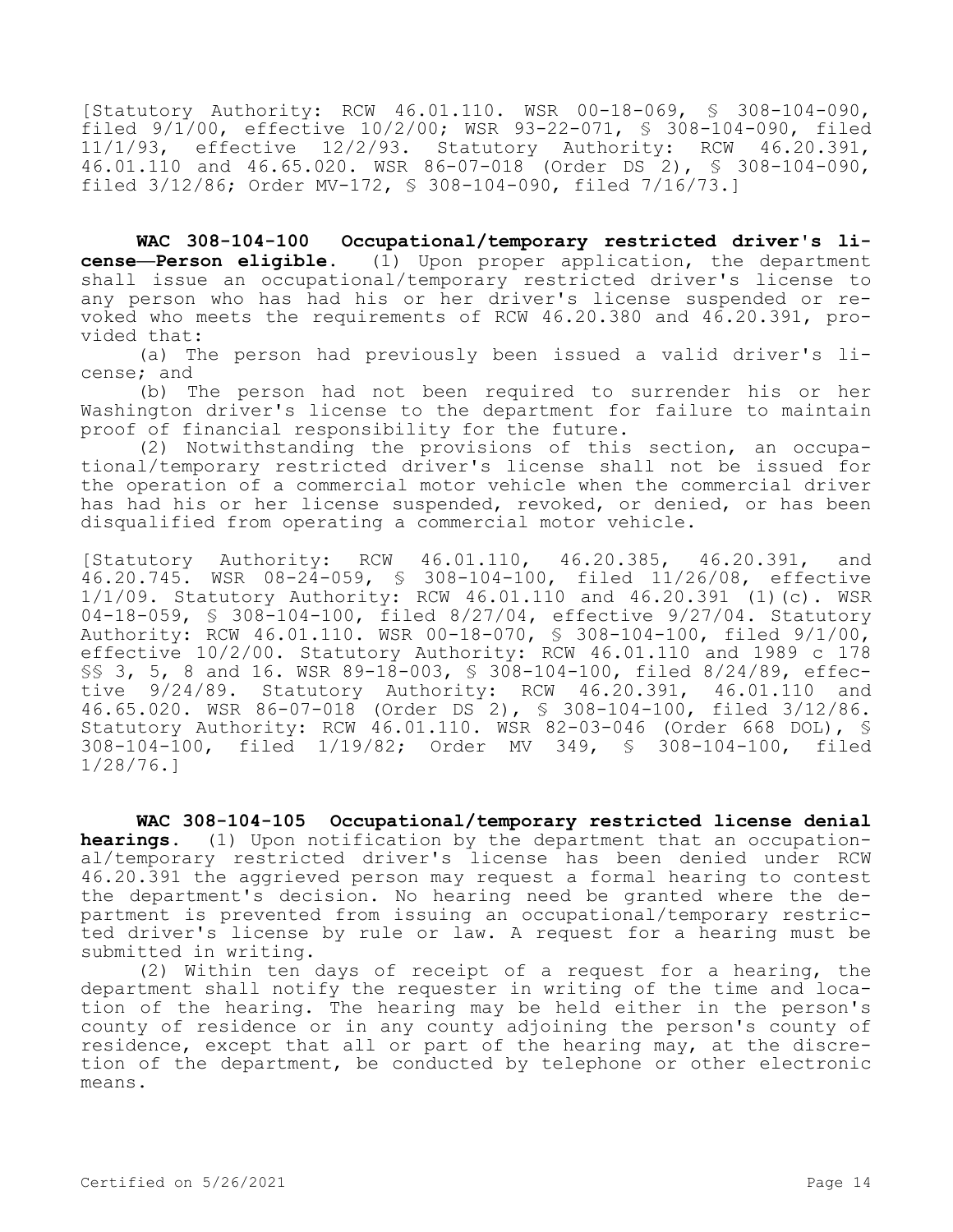(3) The hearing shall be conducted by a hearing officer appointed by the director. The director may delegate the authority to render final decisions to the hearing officer.

(4) The scope of the hearing shall be limited to the following issues:

(a) Whether the person had previously been issued a valid license.

(b) Whether the suspension or revocation giving rise to the application for an occupational/temporary restricted driver's license is one for which an occupational/temporary restricted driver's license may be issued under RCW 46.20.391.

(c) Whether the person has committed an offense of vehicular assault or vehicular homicide within the seven years immediately preceding the conviction or incident for which the occupational/temporary restricted driver's license is requested or, if there are multiple suspensions or revocations in effect, within the seven years immediately preceding the latest conviction or incident for which the occupational/temporary restricted driver's license is requested.

(d) Whether the person is currently suspended or revoked for any reason for which an occupational/temporary restricted driver's license is not available.

(e) Whether it is necessary that the person operate a motor vehicle because he or she:

(i) Is engaged in an occupation or trade that makes it essential that the person operate a motor vehicle. For purposes of this section, occupation or trade means being self-employed, or in the employ of another, for monetary compensation;

(ii) Is undergoing continuing health care or providing continuing care to another who is dependent upon the person;

(iii) Is enrolled in an educational institution and pursuing a course of study leading to a diploma, degree, or other certification of successful educational completion;

(iv) Is undergoing substance abuse treatment or is participating in meetings in a twelve-step group such as Alcoholics Anonymous that requires the person to drive to or from the treatment or meetings;

(v) Is fulfilling court-ordered community service responsibilities;

(vi) Is in a program that assists persons who are enrolled in a WorkFirst program pursuant to chapter 74.08A RCW to become gainfully employed and the program requires a driver's license;

(vii) Is in an apprenticeship, on-the-job training, or welfareto-work program; or

(viii) Presents evidence that he or she has applied for a position in an apprenticeship or on-the-job training program for which a driver's license is required to begin the program.

(5) The person's official driving record provided to the hearing officer by the department shall be prima facie evidence of the issues contained in subsection  $(4)(a)$  through  $(d)$  of this section unless the person presents clear and convincing evidence to the contrary.

(6) The person shall have the burden of proving that he or she meets one or more of the qualifying circumstances described in subsection (4)(e) of this section that makes it essential to operate a motor vehicle.

(7) In the event that the person fails to appear for the hearing, no hearing shall be held. The case shall be remanded to the department and the department's previous decision denying the occupational/temporary restricted driver's license shall be affirmed.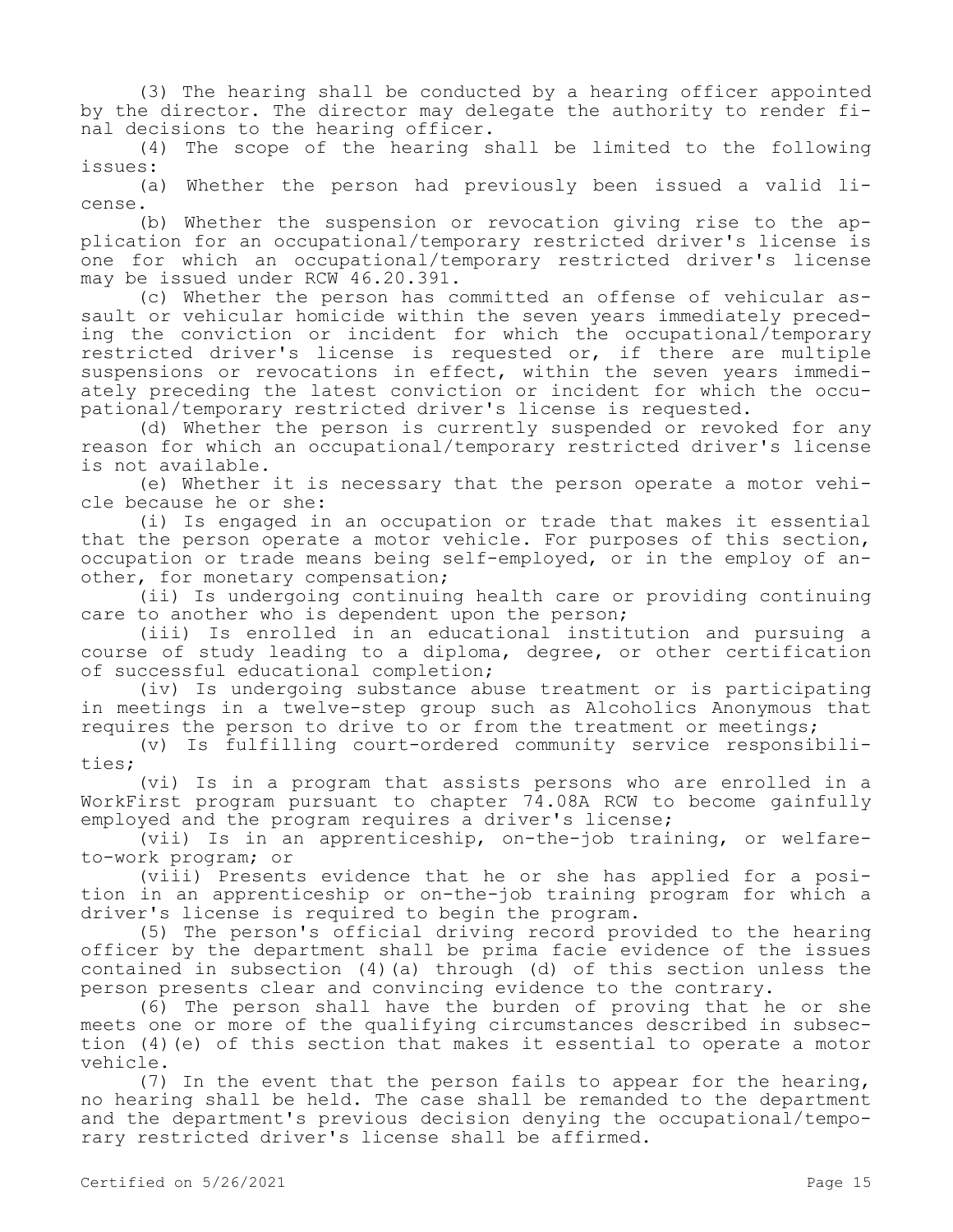[Statutory Authority: RCW 46.01.110, 46.20.385, 46.20.391, and 46.20.745. WSR 08-24-059, § 308-104-105, filed 11/26/08, effective 1/1/09. Statutory Authority: RCW 46.01.110 and 46.20.391 (1)(c). WSR 04-18-059, § 308-104-105, filed 8/27/04, effective 9/27/04. Statutory Authority: RCW 46.01.110. WSR 00-18-070, § 308-104-105, filed 9/1/00, effective 10/2/00. Statutory Authority: RCW 46.01.110 and 1989 c 178 §§ 3, 5, 8 and 16. WSR 89-18-003, § 308-104-105, filed 8/24/89, effective 9/24/89. Statutory Authority: RCW 46.20.391, 46.01.110 and 46.65.020. WSR 86-07-018 (Order DS 2), § 308-104-105, filed 3/12/86.]

**WAC 308-104-130 Convictions—Driving records.** (1) The department shall consider the information transmitted on the abstract of conviction as being accurate for the purposes of recording information on the defendant's driving record and initiating suspension/revocation action. The defendant shall be deemed to have been convicted of the traffic law violation(s) if any of the following appears on the abstract:

(a) The payment of a fine.

(b) An unvacated forfeiture of bail or collateral deposited to secure the defendant's appearance in court.

(c) A plea of guilty by the defendant.

(d) A finding of guilt.

(2) For the purposes of maintaining the driving record, initiating a driver's license or driving privilege suspension, revocation, or denial, and requiring the filing of proof of financial responsibility, the conviction shall be deemed final if any one or more of the elements listed in subsection (1) is present regardless of whether the imposition of sentence is deferred or penalty suspended. The department will not amend or modify the driving record of any driver's license or driving privilege suspension, revocation, or denial if the court subsequently dismisses the charge at the conclusion of a successful deferral or probation period.

(3) For purposes of Title 46 RCW:

(a) The forfeiture of bail shall be considered a conviction unless the court vacates that forfeiture.

(b) The payment of a fine on a traffic violation charge shall be considered a conviction unless the court subsequently reimburses the defendant for all fines, costs, and other penalties imposed.

(c) A plea of guilty shall be considered a conviction unless the defendant withdraws the plea of guilty during the proceedings, the defendant appeals the judgment and there has been a perfection of notice of appeal, or the court sets aside the judgment and orders a new trial.

(d) A finding of guilt shall be considered a conviction unless the court approves a motion for a new trial or the defendant appeals the conviction to a higher court and there has been a perfection of notice of appeal.

(4) If a court defers a finding after hearing the evidence, the department shall not consider the defendant as having been convicted until a final disposition is entered by that court, except when the defendant entered a guilty plea which was not withdrawn, or when the court imposed a penalty or sanction, including the payment of court costs, which could only be imposed upon a determination that the defendant was guilty.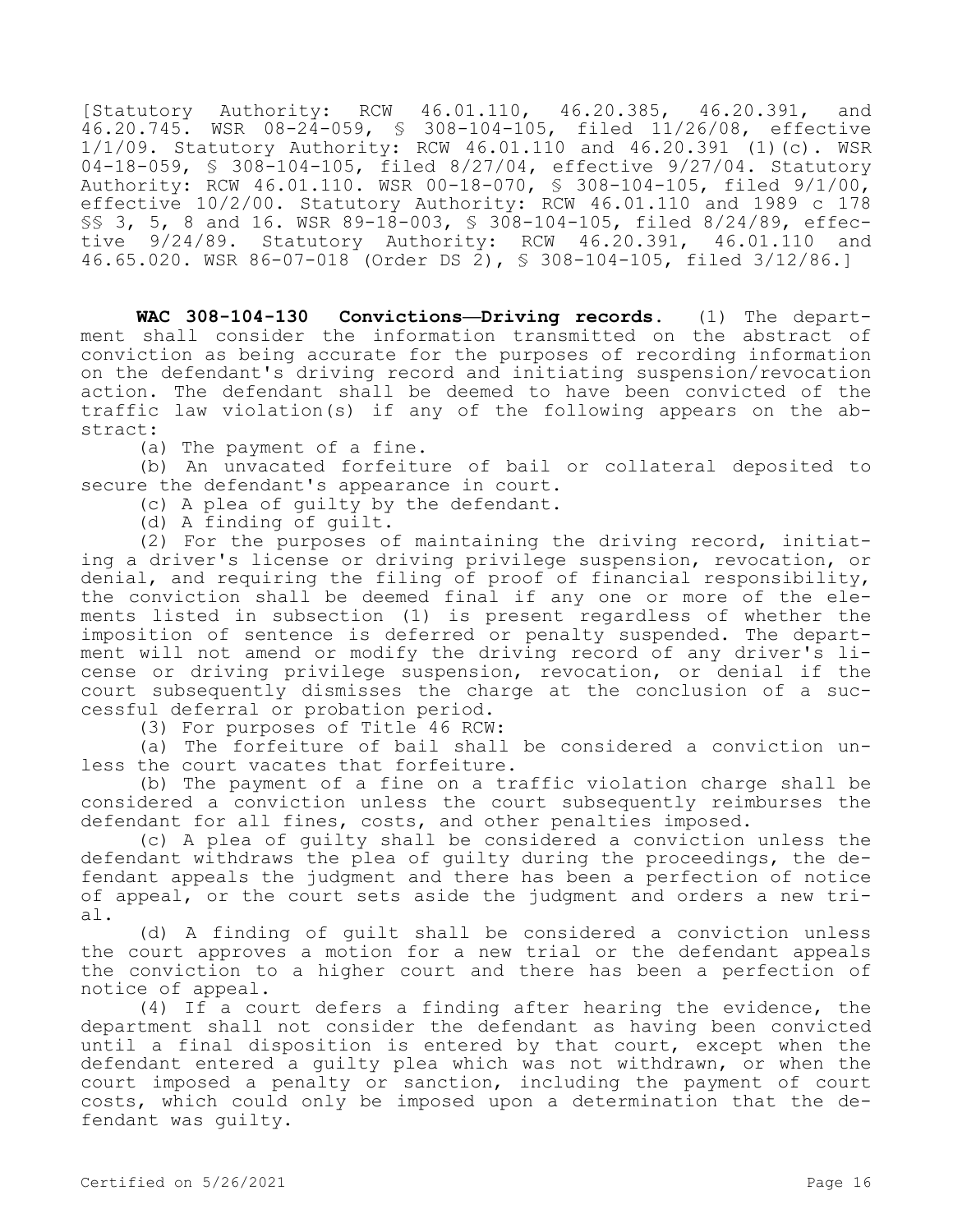(5) A reporting error by the court that materially alters the original record of a conviction for a mandatory offense must be reported to the department in writing accompanied by a copy of the docket, or other permanent court record.

[Statutory Authority: RCW 46.01.110. WSR 00-18-070, § 308-104-130, filed 9/1/00, effective 10/2/00. Statutory Authority: RCW 46.20.391, 46.01.110 and 46.65.020. WSR 86-07-018 (Order DS 2), § 308-104-130, filed 3/12/86; Order MV 349, § 308-104-130, filed 1/28/76.]

**WAC 308-104-135 Open container law infractions—Placement on driving records.** A traffic infraction under RCW 46.61.519 (1) or (2) shall not be placed on the driving record of the person found to have committed the infraction if the department determines to its satisfaction that the person was a passenger in the vehicle at the time the notice of infraction was issued.

[Statutory Authority: RCW 46.20.391, 46.01.110 and 46.65.020. WSR 86-07-018 (Order DS 2), § 308-104-135, filed 3/12/86.]

**WAC 308-104-150 Address requests—Terms and fees.** Where not otherwise prohibited by law or rule, the department may make available the address of a person whose driving record or identicard record is maintained by the department. A request for an address must be in writing, and must include the full name and the driver's license number or date of birth of the person whose address is requested.

The department shall collect in advance a fee of two dollars for each address requested in a single listing up to and including ten addresses, and fifteen cents for each additional address on that single listing: Provided, That the addresses will be provided to all governmental agencies without charge.

[Statutory Authority: RCW 46.01.110. WSR 00-18-070, § 308-104-150, filed 9/1/00, effective 10/2/00; WSR 82-03-046 (Order 668 DOL), § 308-104-150, filed 1/19/82.]

**WAC 308-104-155 Driving records—Designation of persons other than employees of the department as agents for certification.** For purposes of Title 46 RCW, the director of the department of licensing may designate persons other than employees of the department as agents to furnish certified abstracts of driving records under seal of the director. This section shall only apply when the driving record has been obtained by the designated agent through electronic data transmission from the department's computer records.

[Statutory Authority: RCW 46.01.110. WSR 00-18-070, § 308-104-155, filed 9/1/00, effective 10/2/00; WSR 91-01-063, § 308-104-155, filed 12/14/90, effective 1/14/91.]

**WAC 308-104-160 Moving and nonmoving violations defined.** For purposes of RCW 46.20.2891, 46.65.020, and this chapter, the term "moving violation" means any violation of vehicle laws listed in this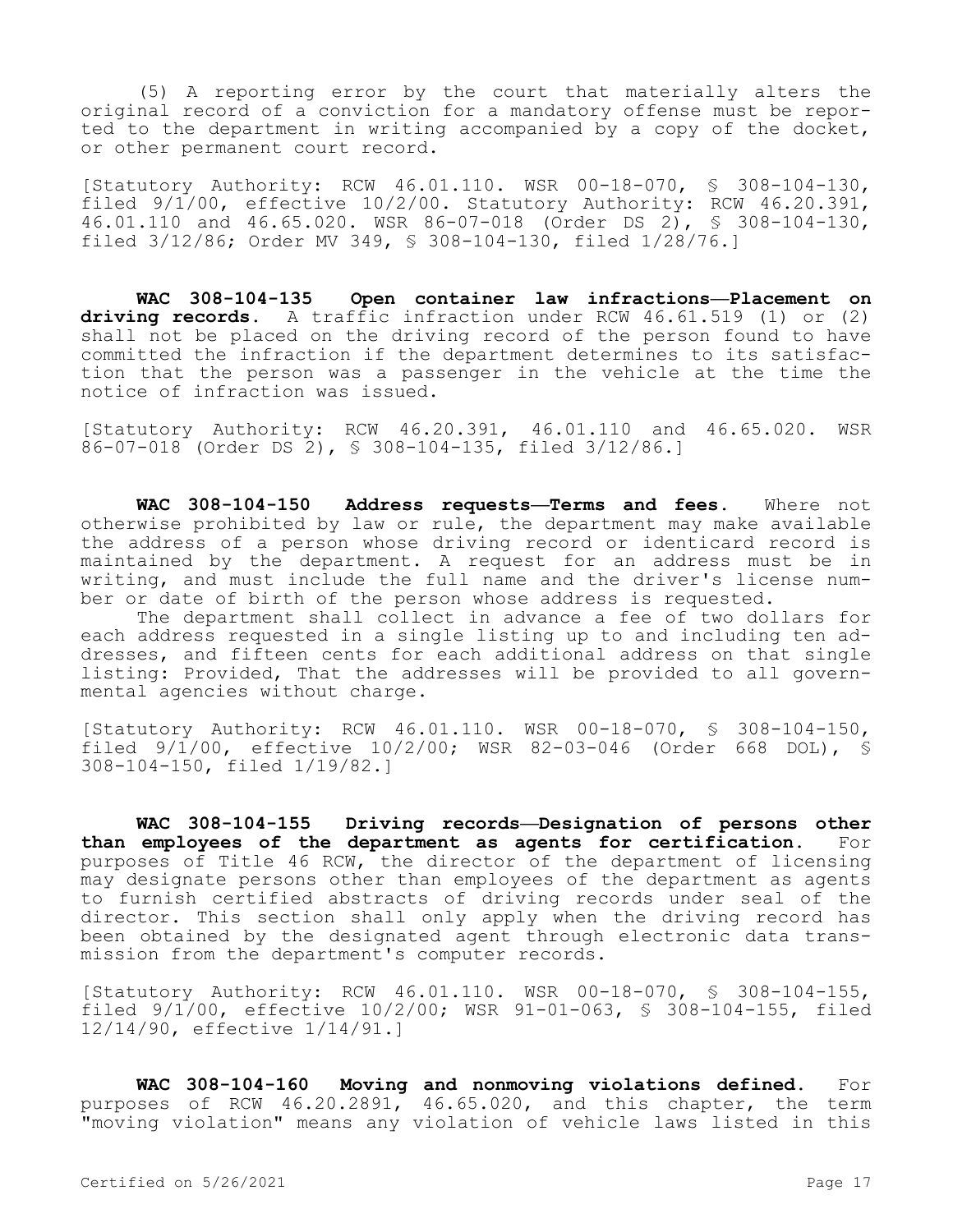section that is committed by the driver of a vehicle, while the vehicle is moving. However, being in actual physical control of a motor vehicle while under the influence of intoxicating liquor or any drug is also considered a moving violation for the purposes of this section. Parking violations, equipment violations or paperwork violations relating to insurance, registration, licensing and inspection are considered "nonmoving violations." Moving violations are those violations included in the following list or violations of substantially similar laws, administrative requlations, local laws, ordinances, requlations, or resolutions of a political subdivision of this state, the federal government, or any other state:

(1) Driving while under the influence of intoxicating liquor or any drug as defined by RCW 46.61.502;

(2) Physical control of a motor vehicle while under the influence of intoxicating liquor or any drug, as defined by RCW 46.61.504;

(3) Vehicular homicide, as defined by RCW 46.61.520;

(4) Vehicular assault, as defined by RCW 46.61.522;

(5) Reckless driving, as defined by RCW 46.61.500;

(6) Racing, as defined by RCW 46.61.530;

(7) Embracing, as defined by RCW 46.61.665;

(8) Hit and run (injury, death, striking the body of a deceased person, or occupied vehicle), as defined by RCW  $46.52.020$ ;

(9) Attempting to elude a police vehicle, as defined by RCW 46.61.024;

(10) Driving while driving privilege suspended or revoked, as defined by RCW 46.20.342, 46.20.345, or 46.20.394;

(11) Reckless endangerment of roadway workers, as defined in RCW 46.61.527;

(12) Driver under twenty-one driving or being in physical control of a motor vehicle after consuming alcohol or marijuana, as defined in RCW 46.61.503;

(13) Driving or in physical control of commercial motor vehicle while having alcohol in system, as defined in RCW 46.25.110;

(14) Open container violation (driver), as defined by RCW 46.61.519 or 46.61.745;

(15) Negligent driving in the first degree, as defined by RCW 46.61.5249;

(16) Negligent driving in the second degree, as defined by RCW 46.61.525 or 46.61.526;

(17) Hit and run (unattended vehicle or property), as defined by RCW 46.52.010;

(18) Disobey road sign, as defined by RCW 46.61.050, 46.61.070, or 46.61.450;

(19) Disobey signalman, officer, or firefighter, as defined by RCW 46.61.015, 46.61.020, 46.61.021, or 46.61.022;

(20) Disobey school patrol, as defined by RCW 46.61.385;

(21) Speed too fast for conditions, as defined by RCW 46.61.400;

(22) Speed in excess of maximum limit, as defined by RCW 46.61.400 or 46.61.460;

(23) Speeding in a school zone, as defined by RCW 46.61.440;

(24) Failure to stop, as defined by RCW 46.61.055, 46.61.065, 46.61.195, 46.61.200, 46.61.340, 46.61.345, 46.61.350, 46.61.365, 46.61.370, or 46.61.375;

(25) Failure to yield right of way, as defined by RCW 46.61.180, 46.61.183, 46.61.185, 46.61.190, 46.61.202, 46.61.205, 46.61.210, 46.61.212, 46.61.215, 46.61.220, 46.61.235, 46.61.245, 46.61.261, 46.61.300, or 46.61.427;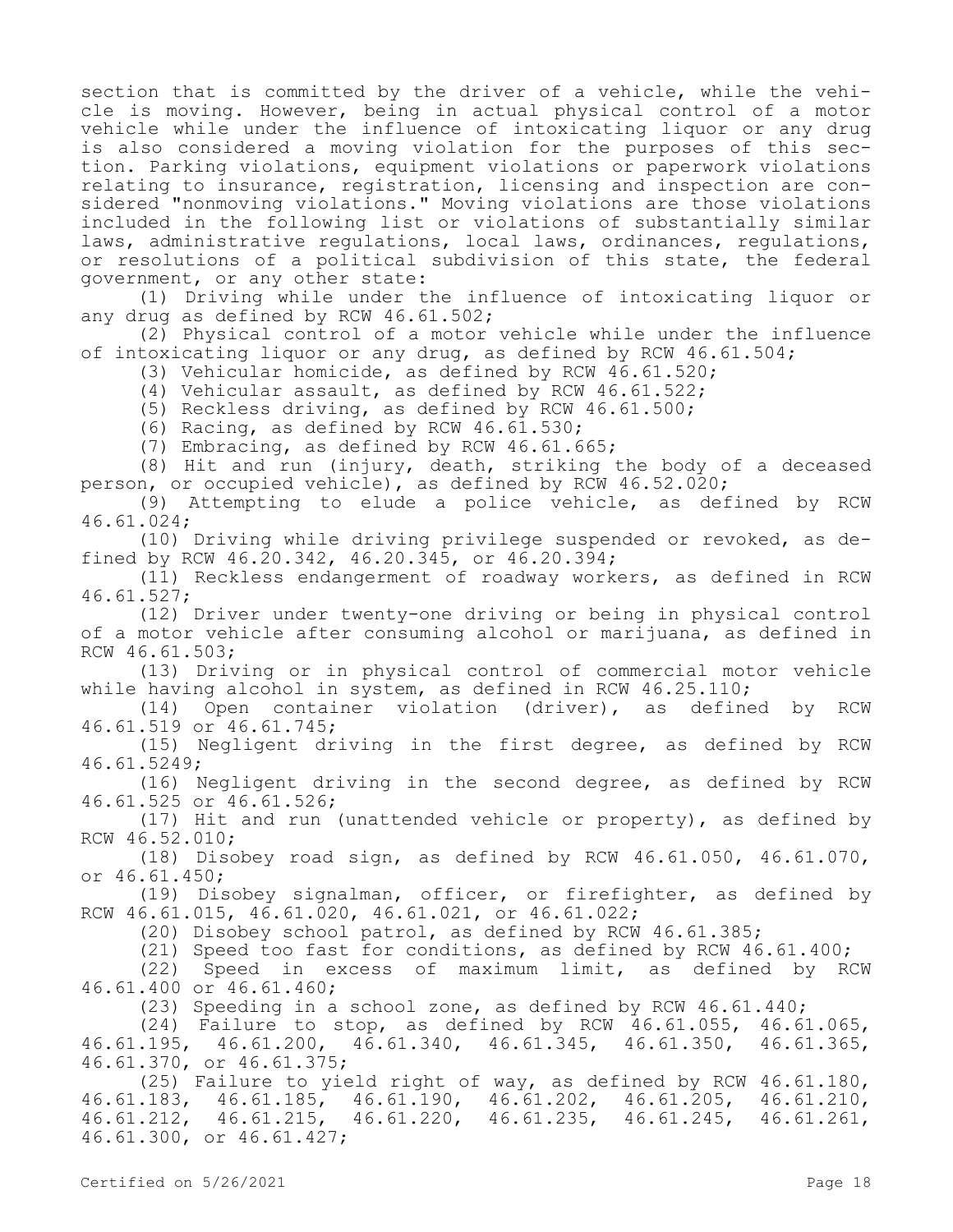(26) Failure to keep to the right, as defined by RCW 46.61.100 or 46.61.105; (27) Wrong way on a one-way street or rotary traffic island, as defined by RCW 46.61.135; (28) Improper lane change or travel, as defined by RCW 46.61.140; (29) Straddling or driving over centerline, as defined by RCW 46.61.140; (30) Driving on the wrong side of the road, as defined by RCW 46.61.150; (31) Crossing divider, as defined by RCW 46.61.150; (32) Improper entrance to or exit from freeway, as defined by RCW 46.61.155; (33) Violating restrictions on a limited access highway while driving a motor vehicle, as defined by RCW 46.61.160; (34) High occupancy vehicle lane violation, as defined by RCW 46.61.165; (35) Improper overtaking or passing, as defined by RCW 46.61.110, 46.61.115, 46.61.120, 46.61.125, 46.61.130, or 46.61.428; (36) Passing stopped school bus, as defined by RCW 46.61.370; (37) Passing stopped private carrier bus, as defined by RCW 46.61.375; (38) Following too closely, as defined by RCW 46.61.145; (39) Following fire apparatus, as defined by RCW 46.61.635; (40) Crossing fire hose, as defined by RCW 46.61.640; (41) Driving on sidewalk, as defined by RCW 46.61.606; (42) Driving through safety zone, as defined by RCW 46.61.260; (43) Driving with wheels off roadway, as defined by RCW 46.61.670; (44) Impeding traffic, as defined by RCW 46.61.100, 46.61.425, or 46.20.427; (45) Improper turn, as defined by RCW 46.61.290; (46) Prohibited turn, as defined by RCW 46.61.295; (47) Failure to signal or improper signal, as defined by RCW 46.61.305, 46.61.310, or 46.61.315; (48) Improper backing, as defined by RCW 46.61.605; (49) Unlawful operation of motorcycle on roadway, as defined by RCW 46.61.608, 46.61.612, or 46.61.614; (50) Reckless endangerment, as defined by RCW 9A.36.050; (51) Failure to maintain control, as defined by RCW 46.61.445; (52) Violation of license restriction(s), as defined by RCW 46.20.041 or 46.20.740; (53) Violation of instruction permit restrictions, as defined by RCW 46.20.055; (54) Violation of out-of-service order, as defined by RCW 46.25.090; (55) Obstructed vision or control, as defined by RCW 46.61.615; (56) Carrying persons or animals outside of vehicle, as defined by RCW 46.61.660; (57) Carrying passenger in towed vehicle, as defined by RCW 46.61.625; (58) Coasting on downgrade, as defined by RCW 46.61.630; (59) Violation of child restraint requirements, as defined by RCW 46.61.687; (60) Carrying child under the age of five years old on motorcycle, as defined by RCW 46.37.530; (61) Carrying passenger improperly on motorcycle, as defined by RCW 46.61.610;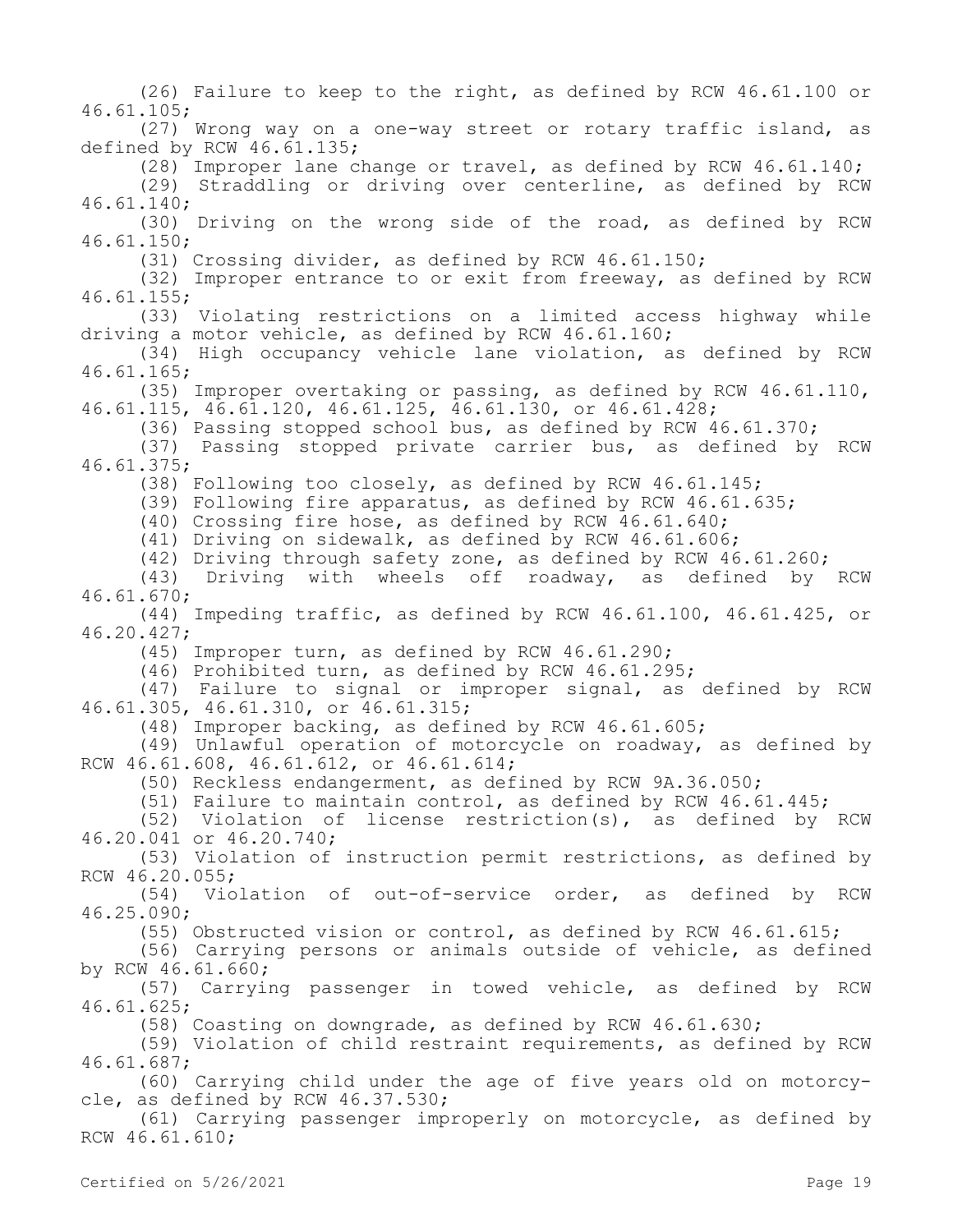(62) No helmet, goggles, mirrors, windshield or face shield, as defined by RCW 46.37.530;

(63) Operating moped on freeway or sidewalk, as defined by RCW 46.61.710;

(64) Driving without lights, as defined by RCW 46.37.020;

(65) Failure to dim lights, as defined by RCW 46.37.230;

(66) Operating motorcycle without lights, as defined by RCW 46.37.522;

(67) No lamp, reflector, or flag on extended load, as defined by RCW 46.37.140;

(68) Wearing earphones or viewing television in vehicle, as defined by RCW 46.37.480;

(69) Failure to secure load, as defined by RCW 46.37.490;

(70) Spilling load, as defined by RCW 46.61.655;

(71) Improper towing, as defined by RCW 46.44.070;

(72) Using a personal electronic device while driving, as defined by RCW 46.61.672;

(73) Dangerously distracted driving, as defined by RCW 46.61.673;

(74) Using a hand-held mobile telephone while driving, as defined by RCW 46.61.667 (1)(b) (repealed by 2017 c 334 § 2); and

(75) Texting while driving a commercial motor vehicle, as defined by RCW 46.61.668 (1)(b) (repealed by 2017 c 334 § 2).

[Statutory Authority: RCW 46.01.110, 46.20.2891, 46.82.290, and 46.90.010. WSR 17-21-026, § 308-104-160, filed 10/10/17, effective 11/10/17. Statutory Authority: RCW 46.01.110 and 46.20.2891. WSR 16-16-101, § 308-104-160, filed 8/2/16, effective 9/2/16. Statutory Authority: RCW 46.01.110, 46.20.2891, 46.20.291, and 46.65.020. WSR 14-04-014, § 308-104-160, filed 1/24/14, effective 2/24/14; WSR 13-04-059, § 308-104-160, filed 2/1/13, effective 3/4/13. Statutory Authority: RCW 46.01.110. WSR 00-18-070, § 308-104-160, filed 9/1/00, effective 10/2/00. Statutory Authority: RCW 46.10.110. WSR 92-08-045, § 308-104-160, filed 3/25/92, effective 4/25/92. Statutory Authority: RCW 46.20.391, 46.01.100 and 46.65.020. WSR 86-07-018 (Order DS 2), § 308-104-160, filed 3/12/86. Statutory Authority: RCW 46.01.110. WSR 82-21-002 (Order 697-DOL), § 308-104-160, filed 10/7/82; WSR 82-03-046 (Order 668 DOL), § 308-104-160, filed 1/19/82.]

**WAC 308-104-170 Alcohol or drug abuse treatment program.** (1) For the purposes of Title 46 RCW, a person shall be deemed to have undertaken and followed a course of treatment for alcohol or drug abuse on a program approved by the department of social and health services if he or she has been under said program for at least sixty days: Provided, That the department may accept a shorter treatment term upon a showing that the full sixty days of treatment would not be in the best interests of the person's recovery progress.

(2) The term "program approved by the department of social and health services," as used in Title 46 RCW, shall mean an alcohol or drug abuse treatment program meeting the requirements of chapter 388-305 WAC.

[Statutory Authority: RCW 46.01.110. WSR 00-18-070, § 308-104-170, filed 9/1/00, effective 10/2/00; WSR 93-22-071, § 308-104-170, filed 11/1/93, effective 12/2/93; WSR 82-03-046 (Order 668 DOL), § 308-104-170, filed 1/19/82.]